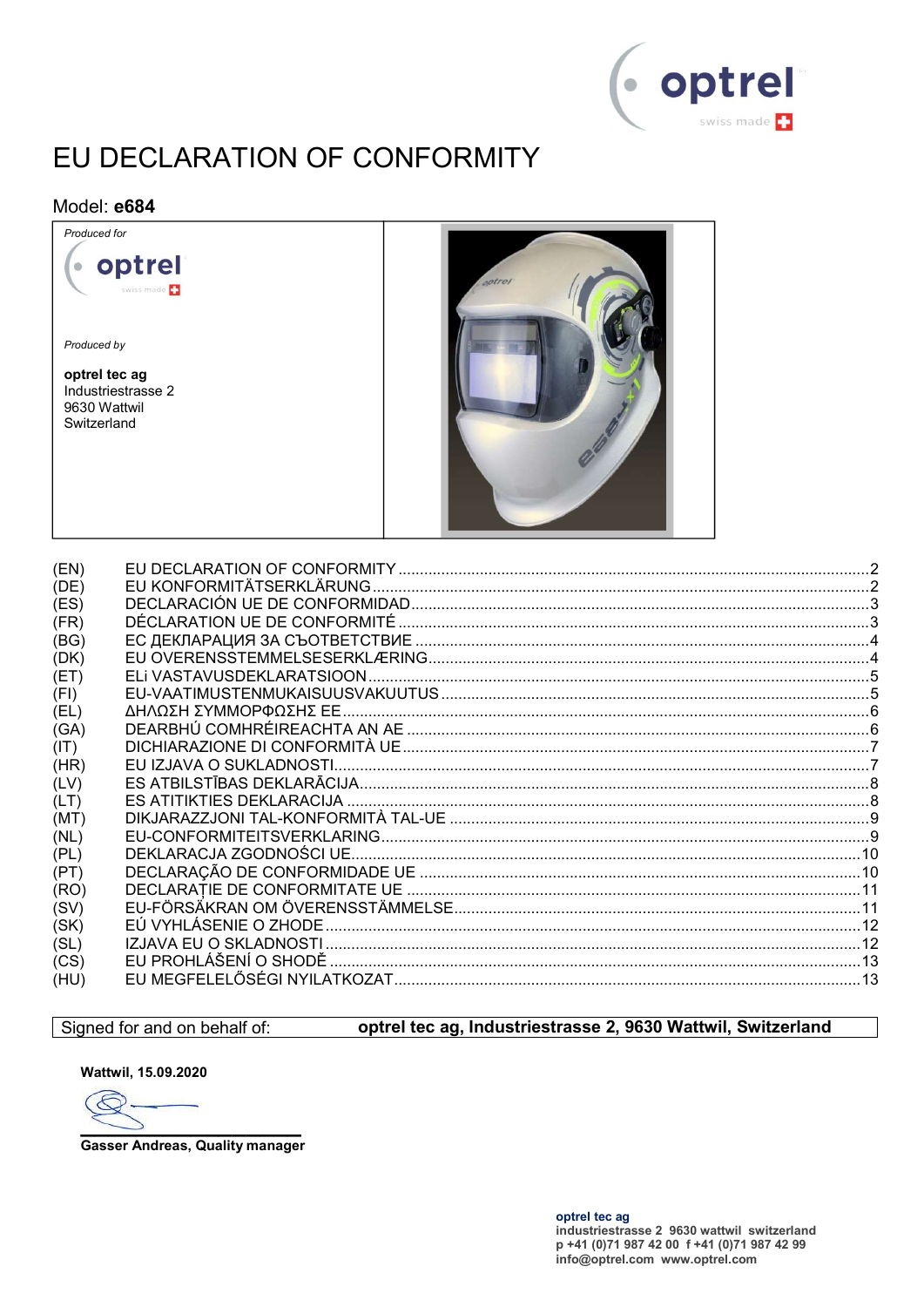## (EN) EU DECLARATION OF CONFORMITY

- 1) PPE welding helmet model e684
- 2) optrel tec ag, Industriestrasse 2, 9630 Wattwil, Switzerland
- 3) This declaration of conformity is issued under the sole responsibility of the manufacturer: optrel tec ag see point 2)
- 4) Object of the declaration: welding helmet model e684 consisting of a face shield, AWF, cover plate, inner cover lens. As variants:
	- Shell varnished in different colours or unvarnished
	- equipped with standard headgear equipped with optrel ISOFIT headgear
	- equipped with spring adapter (FA1) for using with a hard hat
	- equipped with hard hat adapter for combination with hard hat "Centurion Concept S08"
	- equipped with air connection for combination with a PAPR system
- 5) The object of the declaration described in point 4) is in conformity with the essential safety and health requirements according to Annex2 of the ppe regulation (EU) 2016/425 and the directive 2001/95/EC for General product Safety
- 6) Reference to the relevant harmonised standards used / EU type examination

| <b>Product type</b> | Model                      | Certificate-N°         | Test report-N°                             | <b>harmonised Standards used Markings / Class</b> |                                                                   | <b>EU type examination (Module B)</b><br>performed and certificate issued by |
|---------------------|----------------------------|------------------------|--------------------------------------------|---------------------------------------------------|-------------------------------------------------------------------|------------------------------------------------------------------------------|
| Face shield         | e600 series                | C849.7OS               | 10561-ECS-08<br>1117-ECS-16<br>2284-ECS-20 | EN175:1997                                        | <b>OS175 B CE</b>                                                 | $\vert$ <sup>a</sup> ECS - Germany                                           |
| <b>AWF</b>          | e684                       | C <sub>1717.2</sub> OS | 10491-ECS-14<br>2089-ECS-19                | EN379:2003 + A1:2009                              | 4 / 5-9 / 9-13 OS 1/1/1/1/379 CE<br>14 / 5<13M2 OS 1/1/1/1/379 CE | $\vert$ <sup>a</sup> ECS - Germany                                           |
| Cover plate         | Cover plate e600 C2347.3OS |                        | 1179-ECS-17<br>2284-ECS-20                 | EN166:2001                                        | Cover plate: OS 1B CE                                             | $\vert$ <sup>a</sup> ECS - Germany                                           |
| Inside cover lens   | Hinterlege-<br>scheibe     | C3463OS                | 12003-PZA-05                               | EN166:2001                                        | IOS F CE                                                          | <sup>b</sup> DIN Certco - Germany                                            |

S GmbH, Hüttfeldstrasse 50, 73430 Aalen, Germany, Notified body 1883 b DIN Certco, Alboinstrasse 56, 12103 Berlin, Germany, Notified body 0196

Signed for and on behalf of (signature see first page): **optrel tec ag, Industriestrasse 2, 9630 Wattwil, Switzerland** 

### (DE) EU KONFORMITÄTSERKLÄRUNG

- 1) PSA Schweisshelm Modell e684
- 2) optrel tec ag, Industriestrasse 2, 9630 Wattwil, Switzerland
- 3) Die alleinige Verantwortung für die Ausstellung dieser Konformitätserklärung trägt der Hersteller: optrel tec ag – siehe Punkt 2)
- 4) Gegenstand der Erklärung: Schweisshelm Modell e684 bestehend aus einer Helmschale, einem AWF, der Vorsatzscheibe und einer inneren Schutzscheibe. Als Varianten:
	- lackiert in verschiedenen Farben oder unlackiert
	- ausgestattet mit dem Standard-Kopfband ausgestattet mit dem optrel ISOFIT Kopfband
	- ausgestattet mit dem Federadapter (FA1) für Kombination mit einem Bauhelm
	- ausgestattet mit dem Bauhelm-Adapter für Kombination mit Bauhelm "Centurion Concept S08"
	- ausgestattet mit Luftanschluss für die Kombination mit einem Atemschutzgerät
- 5) Der unter 4) genannte Gegenstand ist konform mit den grundlegenden Anforderungen an Sicherheit und Gesundheit nach Anhang II der PSA Verordnung (EU) 2016/425 und der Richtlinie 2001/95/EG für allgemeine Produktsicherheit
- 6) Verwendete harmonisierte Normen / EU Baumusterprüfung

| <b>Produkt-Typ</b>              | Modell                     | Zertifikats-Nr | <b>Testbericht-Nr</b>                      | Verwendete harmonisierte<br><b>Normen</b> | Kennezeichnung / Klasse                                      | <b>EU Baumusterprüfung (Modul B)</b><br>durchgeführt und Zertifkat<br>ausgestellt durch |
|---------------------------------|----------------------------|----------------|--------------------------------------------|-------------------------------------------|--------------------------------------------------------------|-----------------------------------------------------------------------------------------|
| Helmschale                      | e600 series                | C849.7OS       | 10561-ECS-08<br>1117-ECS-16<br>2284-ECS-20 | EN175:1997                                | OS175BCE                                                     | <sup>1ª</sup> ECS - Germany                                                             |
| <b>AWF</b>                      | e684                       | C1717.2OS      | 10491-ECS-14<br>2089-ECS-19                | EN379:2003 + A1:2009                      | 4/5-9/9-13 OS 1/1/1/1/379 CE<br>4 / 5<13M2 OS 1/1/1/1/379 CE | $\vert$ <sup>a</sup> ECS - Germany                                                      |
| Vorsatzscheibe                  | Cover plate e600 C2347.3OS |                | 1179-ECS-17<br>2284-ECS-20                 | EN166:2001                                | Cover plate: OS 1B CE                                        | $\vert$ <sup>a</sup> ECS - Germany                                                      |
| <b>Innerer</b><br>Schutzscheibe | Hinterlege-<br>scheibe     | C3463OS        | 12003-PZA-05                               | EN166:2001                                | <b>OS F CE</b>                                               | <sup>b</sup> DIN Certco - Germany                                                       |

Schutzscheibe scheibe <sup>a</sup> ECS GmbH, Hüttfeldstrasse 50, 73430 Aalen, Germany, Notified body 1883 b DIN Certco, Alboinstrasse 56, 12103 Berlin, Germany, Notified body 0196

Unterzeichnet für und im Namen von (Unterschrift siehe erste Seite): **optrel tec ag, Industriestrasse 2, 9630 Wattwil, Switzerland** 



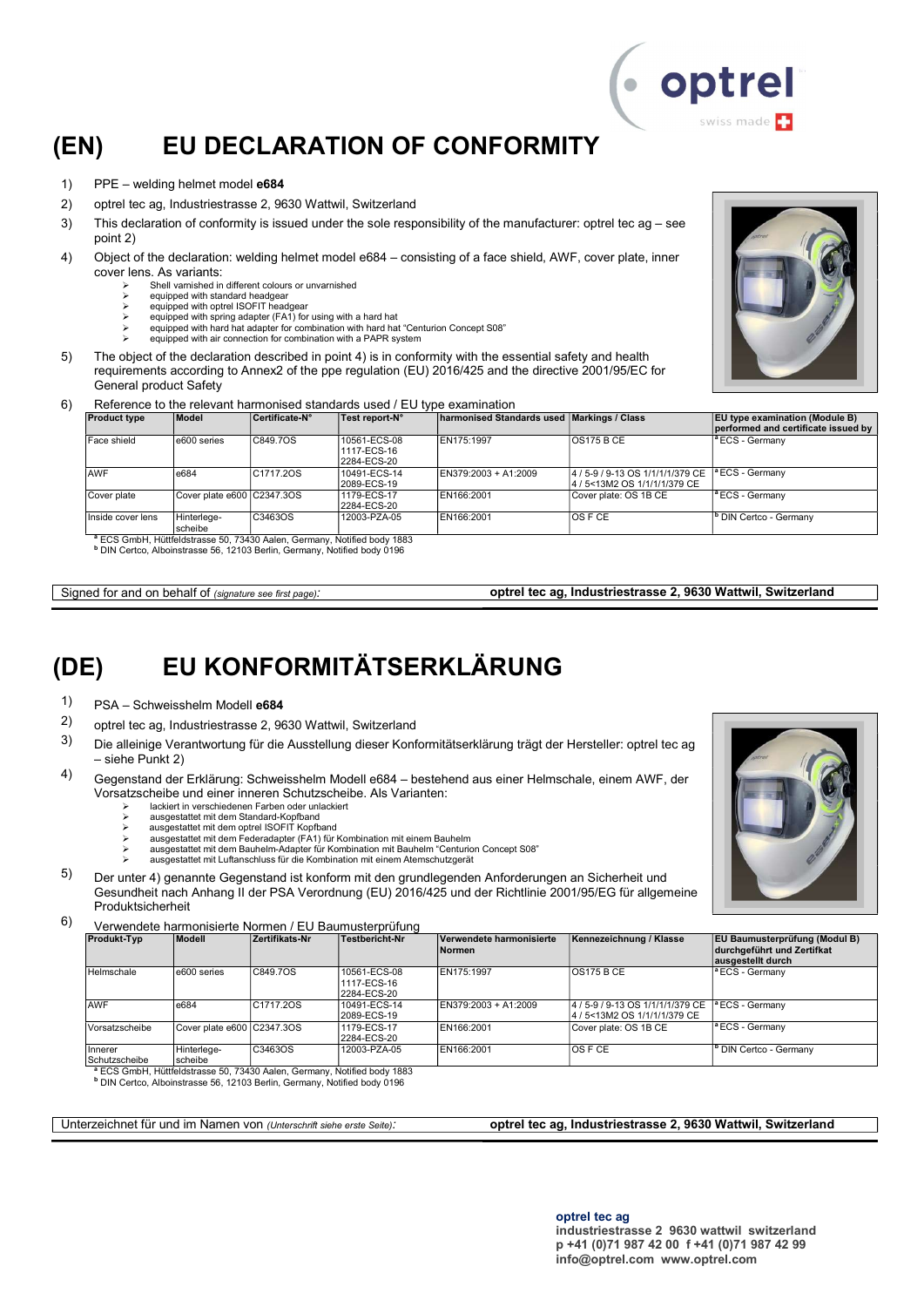## (ES) DECLARACIÓN UE DE CONFORMIDAD

- 1) EPI Casco de soldadura modelo e684
- 2) optrel tec ag, Industriestrasse 2, 9630 Wattwil, Switzerland
- 3) La presente declaración de conformidad se expide bajo la exclusiva responsabilidad del fabricante: optrel tec ag – ver punto 2
- 4) Objeto de la declaración: Casco de soldadura modelo e684 Consiste en una máscara, filtro de soldadura automático, el visera de protección frontal y un disco de protección interno. En variantes:
	- Concha barnizada en diferentes colores o sin barnizar.
	- equipado con la diadema estándar equipado con la diadema optrel ISOFIT<br>equipado con la diadema optrel ISOFIT
		- equipado con adaptador de resorte (FA1) para usar con un casco de seguridad
	- equipado con un adaptador de casco para combinar con el casco de seguridad "Centurion Concept S08"
	- equipado con conexión de aire para combinar con un sistema respiratoria
- 5) El objeto de la declaración descrito en el punto 4 anterior es conforme con la legislación de armonización de la Unión aplicable: sobre seguridad y salud de acuerdo con el anexo II del Reglamento de EPI (UE) 2016/425 y la Directiva 2001/95/CEE para la seguridad general de los productos
- 6) Normas armonizadas utilizadas / examen de tipo UE

| Tipo de producto                                           | <b>Modelo</b> | Certificado no         | Testbericht-Nr                             | Normas armonizadas<br>lutilizadas | Marcado / clase                                                   | Examen de tipo UE (módulo B)<br>realizado y certificado expedido por |
|------------------------------------------------------------|---------------|------------------------|--------------------------------------------|-----------------------------------|-------------------------------------------------------------------|----------------------------------------------------------------------|
| Máscara                                                    | e600 series   | C849.7OS               | 10561-ECS-08<br>1117-ECS-16<br>2284-ECS-20 | EN175:1997                        | <b>OS175 B CE</b>                                                 | <sup>a</sup> ECS - Germany                                           |
| filtro de soldadura<br>automático                          | e684          | C <sub>1717.2</sub> OS | 10491-ECS-14<br>2089-ECS-19                | EN379:2003 + A1:2009              | 4 / 5-9 / 9-13 OS 1/1/1/1/379 CE<br>l4 / 5<13M2 OS 1/1/1/1/379 CE | <sup>1</sup> ECS - Germany                                           |
| visera de protección Cover plate e600 C2347.3OS<br>frontal |               |                        | 1179-ECS-17<br>2284-ECS-20                 | EN166:2001                        | ICover plate: OS 1B CE                                            | <sup>1ª</sup> ECS - Germany                                          |
| visera de protección Hinterlege-<br>linterno               | scheibe       | C3463OS                | 12003-PZA-05                               | EN166:2001                        | IOS F CE                                                          | I <sup>o</sup> DIN Certco - Germany                                  |

S GmbH, Hüttfeldstrasse 50, 73430 Aalen, Germany, Notified body 1883

b DIN Certco, Alboinstrasse 56, 12103 Berlin, Germany, Notified body 0196

Firmado por y en nombre de (Firma, vea la primera página): optrel tec ag, Industriestrasse 2, 9630 Wattwil, Switzerland

### (FR) DÉCLARATION UE DE CONFORMITÉ

- 1) EPI Masque de soudage modèle e684
- 2) optrel tec ag, Industriestrasse 2, 9630 Wattwil, Switzerland
- 3) La présente déclaration de conformité est établie sous la seule responsabilité du fabricant (voir point 2)
- 4) Objet de la déclaration: Masque de soudage modèle e684 composé d'une masque, d'un filtre de soudage automatique, d'une écran de protection frontale et d'une écran de protection intérieur. Variantes:
	- Peint de différentes couleurs ou sans coleur équipé du serre-tête standard
	- équipé du serre-tête optrel ISOFIT
	- équipé de l'adaptateur à ressort (FA1) pour une combinaison avec un casque de chantier
	- équipé de l'adaptateur de casque de construction pour une combinaison avec le casque de construction "Centurion Concept S08"
	- équipé d'une prise d'air pour la combinaison avec un appareil de protection respiratoire
- 5) L'objet de la déclaration décrit au point 4 est conforme aux exigences essentielles de santé et de sécurité de l'annexe II du règlement EPI (UE) 2016/425 et de la directive sur la sécurité générale des produits 2001/95 / CE.

6) Références des normes harmonisées pertinentes appliquées / l'examen UE de type

| Type de produit                     | modèle                     | Numéro de<br><b>certificat</b> | Numéro de rapport<br>d'essai               | Utilisé Normes harmonisées Identification / Classe |                                                                  | Examen UE de type (Module B)<br>effectué et certificat délivré par |
|-------------------------------------|----------------------------|--------------------------------|--------------------------------------------|----------------------------------------------------|------------------------------------------------------------------|--------------------------------------------------------------------|
| masque                              | e600 series                | C849.7OS                       | 10561-ECS-08<br>1117-ECS-16<br>2284-ECS-20 | EN175:1997                                         | <b>OS175 B CE</b>                                                | $\vert$ <sup>a</sup> ECS - Germany                                 |
| filtre de soudage<br>automatique    | e684                       | C1717.2OS                      | 10491-ECS-14<br>2089-ECS-19                | $EN379:2003 + A1:2009$                             | 4 / 5-9 / 9-13 OS 1/1/1/1/379 CE<br>4 / 5<13M2 OS 1/1/1/1/379 CE | $\vert$ <sup>a</sup> ECS - Germany                                 |
| L'écran de<br>protection frontale   | Cover plate e600 C2347.3OS |                                | 1179-ECS-17<br>2284-ECS-20                 | EN166:2001                                         | Cover plate: OS 1B CE                                            | <sup>a</sup> ECS - Germany                                         |
| L'écran de<br>Iprotection intérieur | Hinterlege-<br>scheibe     | C3463OS                        | 12003-PZA-05                               | EN166:2001                                         | <b>OS F CE</b>                                                   | <sup>b</sup> DIN Certco - Germany                                  |

protection intérieur [scheibe<br>『ECS GmbH, Hüttfeldstrasse 50, 73430 Aalen, Germany, Notified body 1883<br>『DIN Certco, Alboinstrasse 56, 12103 Berlin, Germany, Notified body 0196

Signé par et au nom de (Voir signature la première page): **optrel tec ag, Industriestrasse 2, 9630 Wattwil, Switzerland** 





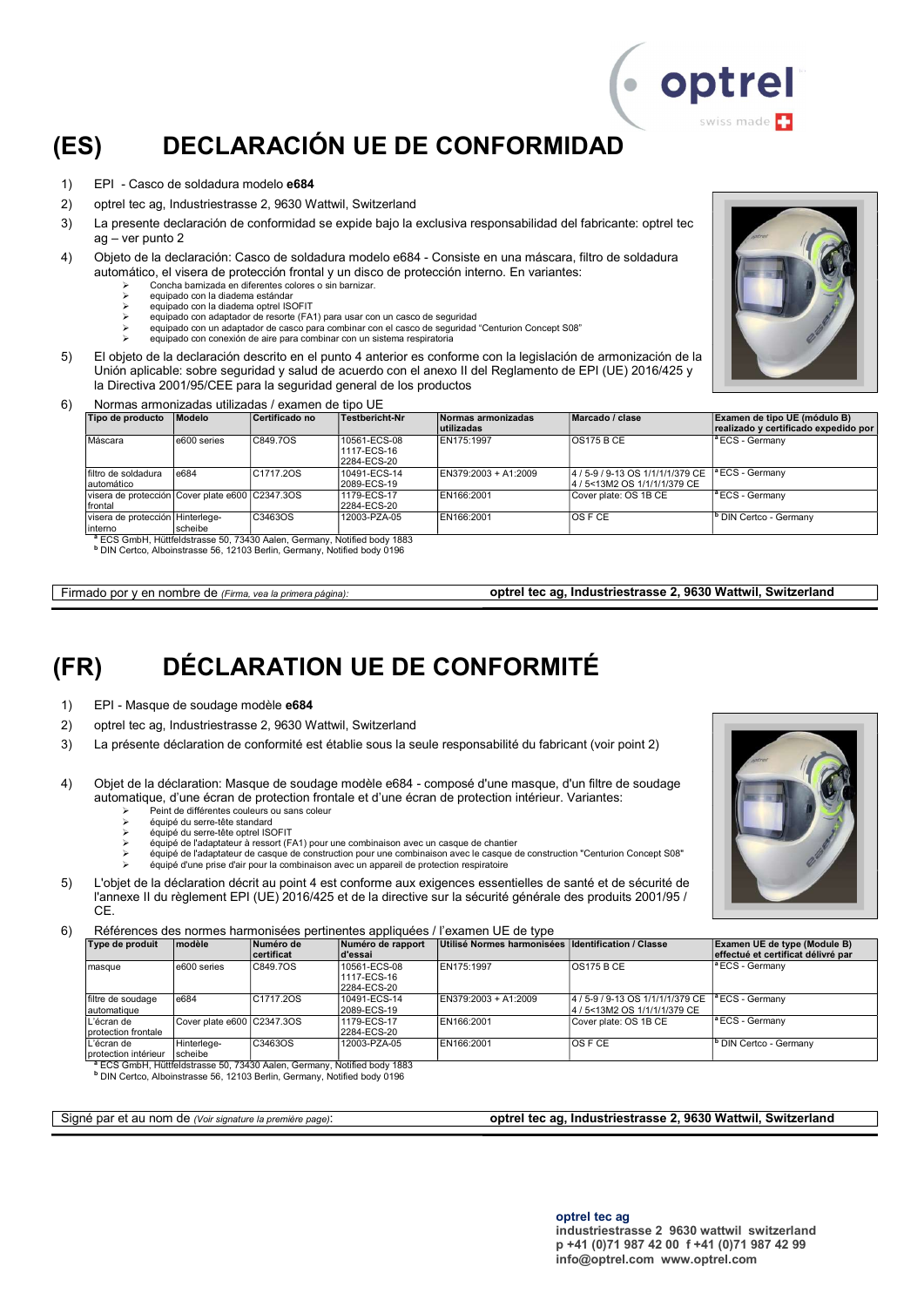## (BG) ЕС ДЕКЛАРАЦИЯ ЗА СЪОТВЕТСТВИЕ

- 1) ЛПС Заваръчен шлем модел e684
- 2) optrel tec ag, Industriestrasse 2, 9630 Wattwil, Швейцария
- 3) Отговорност за изготвянето на тази декларация за съответствие носи единствено производителят: optrel tec ag – виж точка 2)
- 4) Обект на декларацията: заваръчна каска модел e684 състоящ се от маска, Преден прозрачен щит и вътрешен защитен диск. Като варианти:
	- маска лакирани в различни цветове или безцветни
	- оборудвани със стандартни шапки
	- Software compared of the compared in the comparability of the compared ISOFIT Software compared ISOFIT Software compared ISOFIT Software compared in the compared in the compared in the compared in the compared in the comp снабден с пружинен адаптер (FA1) за употреба с Твърда шапка
	- оборудван с адаптер за твърда шапка за комбиниране с твърда шапка "Centurion Concept S08"
	- оборудвани с въздушна връзка за комбиниране с Уред за дихателна защита систем
- 5) Посоченият в точка 4) предмет е в съответствие със съществените изисквания за безопасност и здраве съгласно приложение ІІ на ЛПС Регламент (ЕС) 2016/425 и на Директива 2001/95/ЕО относно общата безопасност на продуктите

6) Приложими хармонизирани стандарти / ЕС изследване на типа

| Тип на продукта                         | Модел                      | Сертификат №                                                                                                                                                                                                                                                                                                                                                                                    | Доклад от<br>изпитването №                 | <b>Приложими</b><br>хармонизирани стандарти | Маркировка / клас                                                 | Извършено е ЕС изследване на<br> типа (модул В) и сертификатът е<br>издаден от |
|-----------------------------------------|----------------------------|-------------------------------------------------------------------------------------------------------------------------------------------------------------------------------------------------------------------------------------------------------------------------------------------------------------------------------------------------------------------------------------------------|--------------------------------------------|---------------------------------------------|-------------------------------------------------------------------|--------------------------------------------------------------------------------|
| маска                                   | e600 series                | C849.7OS                                                                                                                                                                                                                                                                                                                                                                                        | 10561-ECS-08<br>1117-ECS-16<br>2284-ECS-20 | EN175:1997                                  | <b>OS175 B CE</b>                                                 | $\vert$ <sup>a</sup> ECS - Germany                                             |
| Іавтоматичен<br>филтър за<br>заваряване | e684                       | C1717.20S                                                                                                                                                                                                                                                                                                                                                                                       | 10491-ECS-14<br>2089-ECS-19                | EN379:2003 + A1:2009                        | 4 / 5-9 / 9-13 OS 1/1/1/1/379 CE<br>l4 / 5<13M2 OS 1/1/1/1/379 CE | $\vert$ <sup>a</sup> ECS - Germany                                             |
| Преден прозрачен<br>ШИТ                 | Cover plate e600 C2347.3OS |                                                                                                                                                                                                                                                                                                                                                                                                 | 1179-ECS-17<br>2284-ECS-20                 | EN166:2001                                  | Cover plate: OS 1B CE                                             | <sup>a</sup> ECS - Germany                                                     |
| вътрешен защитен   Hinterlege-<br>ДИСК  | scheibe                    | C3463OS<br>$\overline{a}$ $\overline{a}$ $\overline{a}$ $\overline{a}$ $\overline{a}$ $\overline{a}$ $\overline{a}$ $\overline{a}$ $\overline{a}$ $\overline{a}$ $\overline{a}$ $\overline{a}$ $\overline{a}$ $\overline{a}$ $\overline{a}$ $\overline{a}$ $\overline{a}$ $\overline{a}$ $\overline{a}$ $\overline{a}$ $\overline{a}$ $\overline{a}$ $\overline{a}$ $\overline{a}$ $\overline{$ | 12003-PZA-05                               | EN166:2001                                  | OS F CE                                                           | <sup>b</sup> DIN Certco - Germany                                              |

<sup>a</sup> ECS GmbH, Hüttfeldstrasse 50, 73430 Aalen, Germany, Notified body 1883<br><sup>b</sup> DIN Certco, Alboinstrasse 56, 12103 Berlin, Germany, Notified body 0196

Подписано за и от името на (подпис виж първата страница): **optrel tec ag, Industriestrasse 2, 9630 Wattwil, Швейцария** 

## (DK) EU OVERENSSTEMMELSESERKLÆRING

- 1) PV Svejsehjelm model e684
- 2) optrel tec ag, Industriestrasse 2, 9630 Wattwil, Svejts
- 3) Denne overensstemmelseserklæring udstedes alene på fabrikantens ansvar: optrel tec ag se punkt 2)
- 4) Erklæringens genstand: Svejsehjelm model e684 bestående af en hjelm skal, en automatisk svejsning filter, em ydre fastgørelsessglas og em indre beskyttelsessglas. Som varianter:
	- Shell lakeret i forskellige farver eller usminket udstyret med standard hovedbeklædning
	-
	-
	- > udstyret med optrel ISOFIT hovedbeklædning<br>> udstyret med fjederadapter (FA1) til brug med en hård hat<br>> udstyret med hardhat adapter til kombination med hard hat "Centurion Concept S08"
	- udstyret med luftforbindelse til kombination med et Åndedrætsværn-system
- 5) Den i punkt 4) nævnte genstand er i overensstemmelse med de grundlæggende krav til sikkerhed og sundhed iht. bilag II i PV forordning (EU) 2016/425 og i direktiv 2001/95/EF for generel produktsikkerhed

6) Anvendte harmoniserede standarder / EU typegodkendelse

| Produkttype                    | Model                      | Certifikat nr. | Testrapport-nr.                            | Anvendte harmoniserede<br><b>standarder</b> | Mærkning / Klasse                                                | <b>EU</b> typegodkendelse (modul B)<br>udført og certifikat udstedt af |
|--------------------------------|----------------------------|----------------|--------------------------------------------|---------------------------------------------|------------------------------------------------------------------|------------------------------------------------------------------------|
| hielm skal                     | e600 series                | C849.7OS       | 10561-ECS-08<br>1117-ECS-16<br>2284-ECS-20 | EN175:1997                                  | OS175 B CE                                                       | $\sqrt{P_{\text{ECS}}}$ - Germany                                      |
| automatisk<br>svejsning filter | e684                       | C1717.20S      | 10491-ECS-14<br>2089-ECS-19                | EN379:2003 + A1:2009                        | 4 / 5-9 / 9-13 OS 1/1/1/1/379 CE<br>4 / 5<13M2 OS 1/1/1/1/379 CE | $\vert$ <sup>a</sup> ECS - Germany                                     |
| vdre<br>fastgørelsessglas      | Cover plate e600 C2347.3OS |                | 1179-ECS-17<br>2284-ECS-20                 | EN166:2001                                  | Cover plate: OS 1B CE                                            | <sup>a</sup> ECS - Germany                                             |
| indre<br>beskyttelsessglas     | Hinterlege-<br>scheibe     | C3463OS        | 12003-PZA-05                               | EN166:2001                                  | IOS F CE                                                         | <sup>b</sup> DIN Certco - Germany                                      |

<sup>a</sup> ECS GmbH, Hüttfeldstrasse 50, 73430 Aalen, Germany, Notified body 1883<br><sup>b</sup> DIN Certco, Alboinstrasse 56, 12103 Berlin, Germany, Notified body 0196

#### Underskrevet for og på vegne af (underskrift, se første side): **optrel tec ag, Industriestrasse 2, 9630 Wattwil, Svejts**





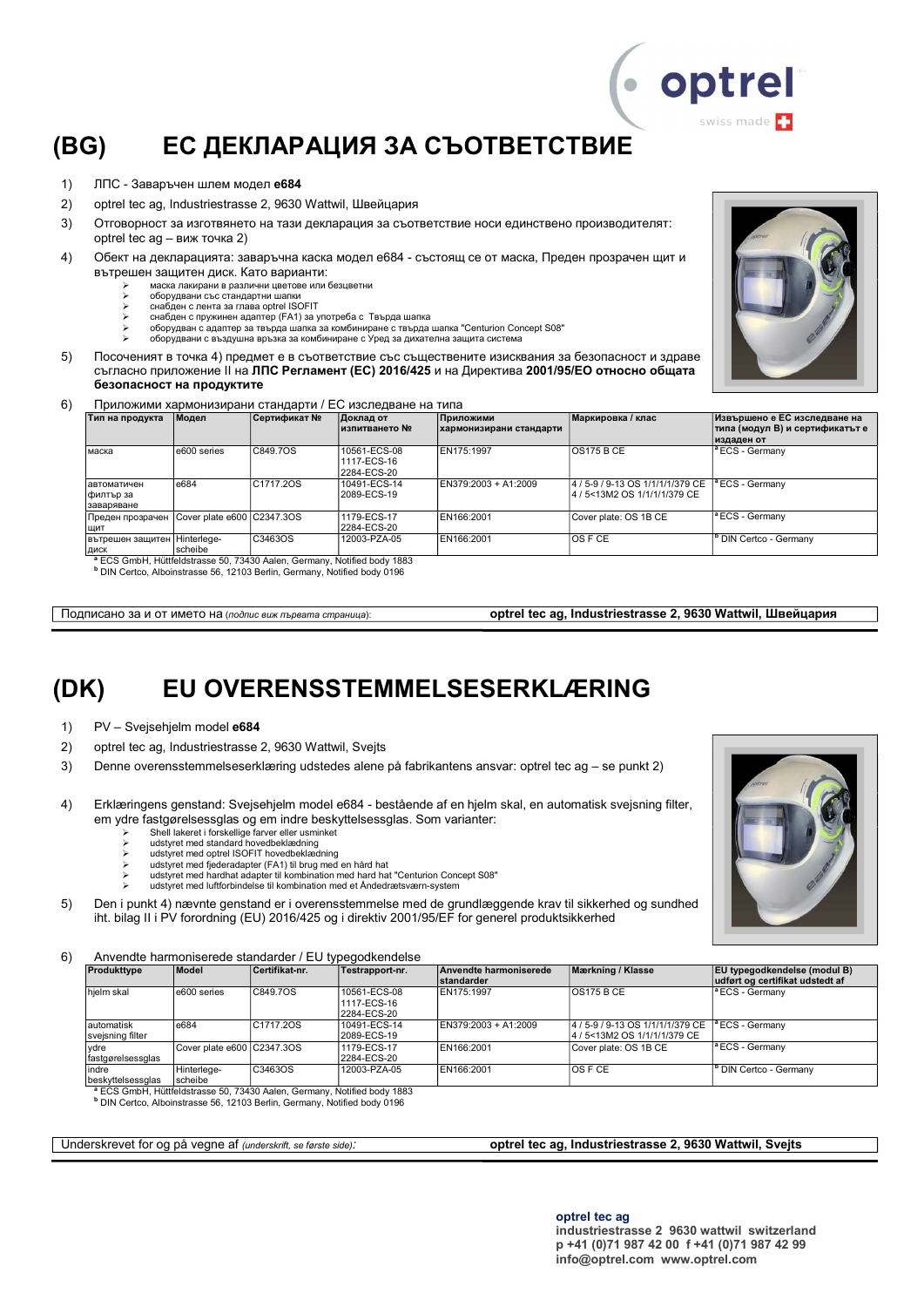

## (ET) ELi VASTAVUSDEKLARATSIOON

- 1) Isikukaitsevahend Keevituskiivril mudel e684
- 2) optrel tec ag, Industriestrasse 2, 9630 Wattwil, Šveits
- 3) Käesolev vastavusdeklaratsioon on välja antud tootja ainuvastutusel: optrel tec ag (vt jaotist 2).
- 4) Deklareeritav toode: Keevituskiivril mudel e684 mis koosneb kiiver, automaatne keevitusfilter, Esikaane klaas ja sisemine kaitseklaas. Variandid:
	- Shell lakitud eri värvides või ilma
	- varustatud standardse peakattega varustatud optrel ISOFIT peakattega
	- varustatud vedruadapteriga (FA1) kõva mütsiga kasutamiseks
	- varustatud kõva kübaraga adapteriga kombineerituna kõva mütsiga "Centurion Concept S08"
	- varustatud õhuühendusega Hingamisaparaat-süsteemiga kombineerimiseks
- 5) Jaotises 4) täpsustatud ese vastab IKV-de määruse (EL) 2016/425 II lisa olulistele tervisekaitse- ja ohutusnõuetele ning üldise tooteohutuse direktiivi 2001/95/EÜ nõuetele

#### 6) Kasutatud harmoneeritud standardid / ELi tüübihindamine

| Toote tüüp                    | Mudel                      | Sertifikaadi nr                                                                     | Katsearuande nr                            | Kasutatud harmoneeritud<br>standardid | Nimetus/klass                                                  | ELi tüübihindamine (mudel B),<br>sertifikaadi väliastas |
|-------------------------------|----------------------------|-------------------------------------------------------------------------------------|--------------------------------------------|---------------------------------------|----------------------------------------------------------------|---------------------------------------------------------|
| Kiiver                        | e600 series                | C849.7OS                                                                            | 10561-ECS-08<br>1117-ECS-16<br>2284-ECS-20 | EN175:1997                            | OS175BCE                                                       | <sup>a</sup> ECS - Germany                              |
| lautomaatne<br>keevitusfilter | e684                       | C1717.2OS                                                                           | 10491-ECS-14<br>2089-ECS-19                | EN379:2003 + A1:2009                  | 4/5-9/9-13 OS 1/1/1/1/379 CE  <br>4 / 5<13M2 OS 1/1/1/1/379 CE | <sup>a</sup> ECS - Germany                              |
| Esikaane klaas                | Cover plate e600 C2347.3OS |                                                                                     | 1179-ECS-17<br>2284-ECS-20                 | EN166:2001                            | Cover plate: OS 1B CE                                          | <sup>a</sup> ECS - Germanv                              |
| sisemine<br>kaitseklaas       | Hinterlege-<br>scheibe     | C3463OS                                                                             | 12003-PZA-05                               | EN166:2001                            | <b>OS F CE</b>                                                 | <sup>b</sup> DIN Certco - Germany                       |
|                               |                            | <sup>a</sup> ECS GmbH, Hüttfeldstrasse 50, 73430 Aalen, Germany, Notified body 1883 |                                            |                                       |                                                                |                                                         |

b DIN Certco, Alboinstrasse 56, 12103 Berlin, Germany, Notified body 0196

Alljärgneva eest ja nimel allkirjastanud (allkiri esimesel lehel): optrel tec ag, Industriestrasse 2, 9630 Wattwil, Šveits

### (FI) EU-VAATIMUSTENMUKAISUUSVAKUUTUS

1) Henkilönsuojain – Hitsauskypärä malli e684

- 2) optrel tec ag, Industriestrasse 2, 9630 Wattwil, Sveitsi
- 3) Tämä vaatimustenmukaisuusvakuutus on annettu valmistajan yksinomaisella vastuulla: optrel tec ag katso kohta 2)
- 4) Vakuutuksen kohde: Hitsauskypärä malli e684 joka koostuu kasvosuojusta, automaattinen hitsaussuodatin, peitelevystä, sisäpuoliset peitelevyt. Vaihtoehtona:
	- Shell lakattu eri väreillä tai unvarnished
	- varustettu tavallisilla päähineillä
	- varustettu optrel ISOFIT päähineillä varustettu jousisovittimella (FA1) kovaa hatua käytettäessä
	- varustettu sovittimella yhdistelmää varten kova hattu "Centurion Concept S08"
	- varustettu ilmajohdolla yhdistettynä Hengityksensuojain järjestelmään
- 5) Kohdassa 4) mainittu tuote on henkilönsuojainasetuksen (EU) 2016/425 liitteen II mukaisten keskeisten turvallisuus- ja terveysvaatimusten ja yleisestä tuoteturvallisuudesta annetun direktiivin 2001/95/EY mukainen

6) Sovelletut yhdenmukaistetut standardit/EU-tyyppitarkastus

| --------                          |                            |                  | $\ddotsc$                                  |                                                           |                                                                  |                                                                                  |
|-----------------------------------|----------------------------|------------------|--------------------------------------------|-----------------------------------------------------------|------------------------------------------------------------------|----------------------------------------------------------------------------------|
| Tuotetyyppi                       | <b>Malli</b>               | Sertifikaattinro | Testiraporttinro                           | Sovelletut yhdenmukaistetut Merkintä/luokka<br>standardit |                                                                  | <b>EU-tyyppitarkastuksen (moduuli B)</b><br>suorittaja ja sertifikaatin myöntäjä |
| kasvosuoiusta                     | e600 series                | C849.7OS         | 10561-ECS-08<br>1117-ECS-16<br>2284-ECS-20 | EN175:1997                                                | OS175BCE                                                         | $ $ <sup>a</sup> ECS - Germany                                                   |
| Iautomaattinen<br>hitsaussuodatin | e684                       | C1717.2OS        | 10491-ECS-14<br>2089-ECS-19                | EN379:2003 + A1:2009                                      | 4 / 5-9 / 9-13 OS 1/1/1/1/379 CE<br>4 / 5<13M2 OS 1/1/1/1/379 CE | <sup>a</sup> ECS - Germany                                                       |
| Peitelevystä                      | Cover plate e600 C2347.3OS |                  | 1179-ECS-17<br>2284-ECS-20                 | EN166:2001                                                | Cover plate: OS 1B CE                                            | <sup>a</sup> ECS - Germany                                                       |
| sisäpuoliset<br>peitelevyt        | Hinterlege-<br>scheibe     | C3463OS          | 12003-PZA-05                               | EN166:2001                                                | IOS F CE                                                         | I <sup>b</sup> DIN Certco - Germanv                                              |

peitelevyt<br><sup>\*</sup> ECS GmbH, Hüttfeldstrasse 50, 73430 Aalen, Germany, Notified body 1883<br>NDIN Certco, Alboinstrasse 56, 12103 Berlin, Germany, Notified body 0196

Seuraavan puolesta allekirjoittanut (allekirjoitus, ks. ensimmäinen sivu): optrel tec ag, Industriestrasse 2, 9630 Wattwil, Sveitsi

info@optrel.com www.optrel.com



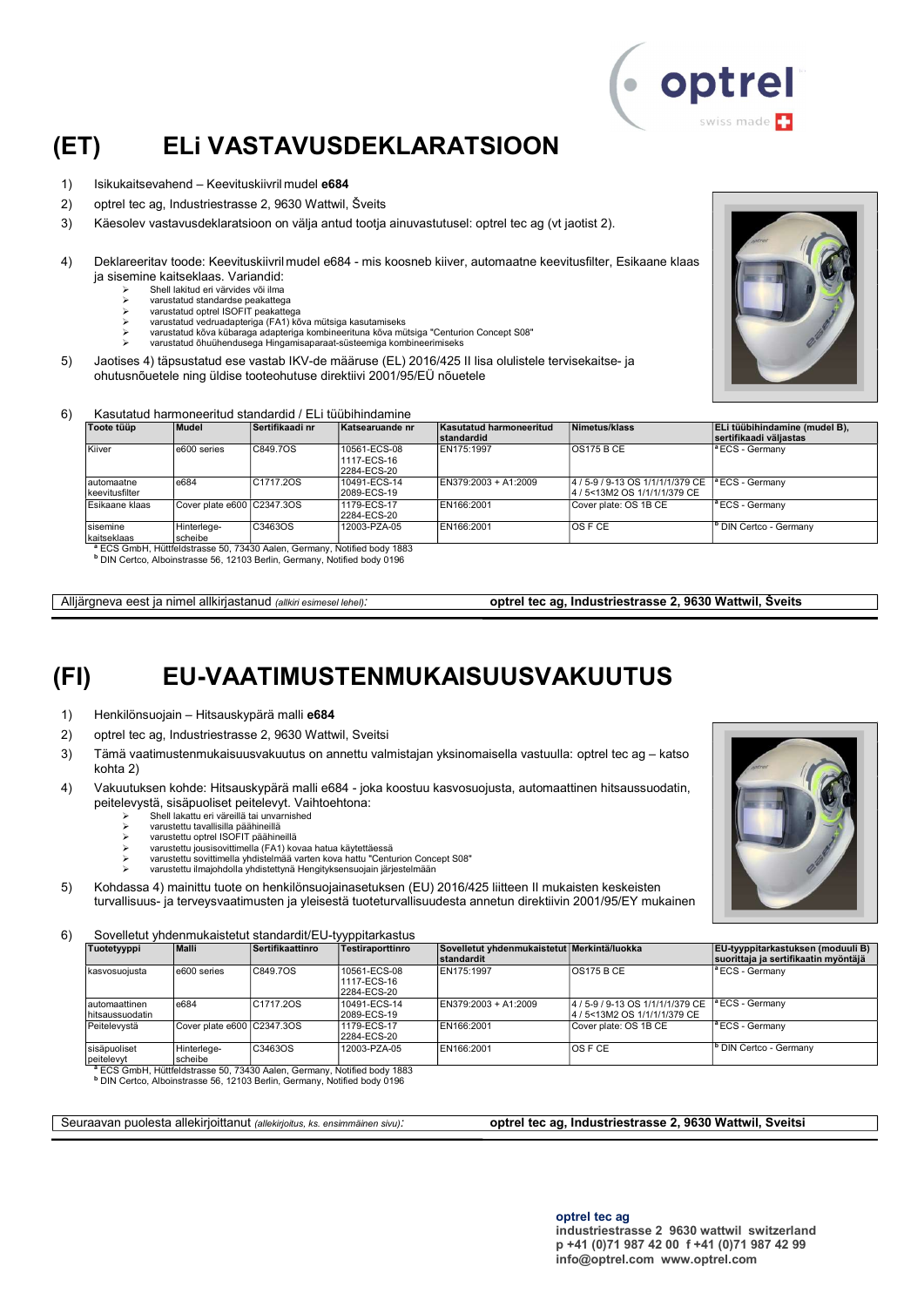## (EL) ΔΗΛΩΣΗ ΣΥΜΜΟΡΦΩΣΗΣ ΕΕ

- 1) ΜΑΠ κράνος συγκόλλησης, μοντέλο e684
- 2) Optrel tec ag, Industriestrasse 2, 9630 Wattwil, Ελβετία
- 3) Η παρούσα δήλωση συμμόρφωσης εκδίδεται με αποκλειστική ευθύνη του κατασκευαστή: optrel tec ag βλ. σημείο 2)
- 4) Αντικείμενο της δήλωσης: κράνος συγκόλλησης, μοντέλο e684 που αποτελείται από μια ασπίδα προσώπου, αυτόματο φίλτρο συγκόλλησης, πλάκα κάλυψης, φακό εσωτερικού καλύμματος. Ως παραλλαγές:
	-
	- ≻ κέλυφος κράνους βερνικωμένο σε διαφορετικά χρώματα ή χωρίς χρώματα<br>≻ εξοπλισμένο με πρότυπο κάλυμμα κεφαλής<br>γ Εξοπλισ μένο με optrel ISOFIT Κεφαλόδεσμος
	- εξοπλισμένο με προσαρμογέα ελατηρίου (FA1) για χρήση με σκληρό καπέλο
	- εξοπλισμένο με προσαρμογέα σκληρού καπακιού για συνδυασμό με σκληρό καπέλο "Centurion Concept S08"
	- εξοπλισμένο με σύνδεση αέρα για συνδυασμό με σύστημα Μηχανισμός προστασίας της αναπνοής
- 5) Το αντικείμενο που αναφέρεται στο σημείο 4) ανταποκρίνεται στις βασικές απαιτήσεις για την ασφάλεια και την υγεία σύμφωνα με το Παράρτημα II του κανονισμού για τον εξοπλισμό ατομικής προστασίας (ΕΕ) 2016/425 και την Οδηγία 2001/95/EG για τη γενική ασφάλεια των προϊόντων



| .                                       |                             | πιστοποιητικού | ελέγχου                                    | - <del>,</del> - , - , - , -<br> εναρμονισμένα πρότυπα |                                                                  | διενεργήθηκε και το πιστοποιητικό<br> εκδόθηκε από |
|-----------------------------------------|-----------------------------|----------------|--------------------------------------------|--------------------------------------------------------|------------------------------------------------------------------|----------------------------------------------------|
| κέλυφος κράνους                         | e600 series                 | C849.7OS       | 10561-ECS-08<br>1117-ECS-16<br>2284-ECS-20 | EN175:1997                                             | <b>OS175 B CE</b>                                                | $\vert$ <sup>a</sup> ECS - Germany                 |
| Ιαυτόματο φίλτρο<br><b>ισυγκόλλησης</b> | e684                        | C1717.2OS      | 10491-ECS-14<br>2089-ECS-19                | EN379:2003 + A1:2009                                   | 4 / 5-9 / 9-13 OS 1/1/1/1/379 CE<br>4 / 5<13M2 OS 1/1/1/1/379 CE | <sup>1</sup> ECS - Germany                         |
| πλάκα κάλυψης                           | Cover plate e600 CC2347.3OS |                | 1179-ECS-17<br>2284-ECS-20                 | EN166:2001                                             | Cover plate: OS 1B CE                                            | <sup>1ª</sup> ECS - Germany                        |
| Ι φακό εσωτερικού<br>καλύμματος         | Hinterlege-<br>scheibe      | C3463OS        | 12003-PZA-05                               | EN166:2001                                             | <b>OSFCE</b>                                                     | <sup>b</sup> DIN Certco - Germany                  |

<sup>a</sup> ECS GmbH, Hüttfeldstrasse 50, 73430 Aalen, Germany, Notified body 1883<br><sup>b</sup> DIN Certco, Alboinstrasse 56, 12103 Berlin, Germany, Notified body 0196

Υπογράφτηκε για λογαριασμό και στο όνομα της (για υπογραφή βλ. πρώτη σελίδα): optrel tec ag, Industriestrasse 2, 9630 Wattwil, Ελβετία

## (GA) DEARBHÚ COMHRÉIREACHTA AN AE

1) TCP - clogad táthú, múnla e684

- 2) optrel tec ag, Industriestrasse 2, 9630 Wattwil, an Eilvéis
- 3) Eisítear an dearbhú comhréireachta sin faoi fhreagracht an mhonaróra amháin: optrel tec ag (féach mír 2).
- 4) Aidhm na comhréireachta: clogad táthú, múnla e684 atá comhdhéanta de clogad, scagaire táthú uathoibríoch, Lionsa seachtrach cosanta , lionsa istigh cosanta, Leaganacha:
	- Clogad veirnéisithe laicearaithe i dathanna difriúla , nó neamh-laicearaithe feistithe leis an ngnáth-cheannbhanda
	-
	- **EXECUTE:** feistithe leis an optrel ISOFIT cheannbhanda feistithe le hoiriúnóir earrach (FA1) le húsáid le hata crua
		- feistithe le hoiriúnóir hata crua le húsáid le hata crua "Centurion Concept S08"
	- feistithe le nasc aer le húsáid le chéile le córas gaireas análaithe
- 5) Tá aidhm an dearbhaithe, a bhfuil tuairisc i bpointe 4 uirthi, i gcomhréir le ceanglais riachtanacha sláinte agus sábháilteachta Iarscríbhinn II de Rialachán TCP (AE) 2016/425 agus Treoir 2001/95/CE maidir le Sábháilteacht Ghinearálta Táirgí

6) Tagairtí do na caighdeáin chomhchuibhithe ábhartha a úsáideadh/Scrúdú cineáil AE

|                                 | l auailtí uo ha caiúndeain chomhchuibhithe abhaitha a usaideauh/Scruud chleall AL |                        |                                                   |                                 |                                                                  |                                                                 |  |  |  |
|---------------------------------|-----------------------------------------------------------------------------------|------------------------|---------------------------------------------------|---------------------------------|------------------------------------------------------------------|-----------------------------------------------------------------|--|--|--|
| Cineál an táirge                | Múnla                                                                             | Uimh. an<br>deimhnithe | Uimh, na tuairisce ar Na caighdeáin<br>an tástáil | ∣chomhchuibhithe a<br>úsáideadh | Ainmniú/aicme                                                    | Scrúdú cineáil AE (modúl B) agus<br>deimhniú arna n-eisiúint ag |  |  |  |
| clogad                          | e600 series                                                                       | C849.7OS               | 10561-ECS-08<br>1117-ECS-16<br>2284-ECS-20        | EN175:1997                      | IOS175 B CE                                                      | <sup>a</sup> ECS - Germany                                      |  |  |  |
| scagaire táthú<br>Iuathoibríoch | e684                                                                              | C1717.2OS              | 10491-ECS-14<br>2089-ECS-19                       | EN379:2003 + A1:2009            | 4 / 5-9 / 9-13 OS 1/1/1/1/379 CE<br>4 / 5<13M2 OS 1/1/1/1/379 CE | lª ECS - Germanv                                                |  |  |  |
| ILionsa seachtrach<br>Icosanta  | Cover plate e600 C2347.3OS                                                        |                        | 1179-ECS-17<br>2284-ECS-20                        | EN166:2001                      | Cover plate: OS 1B CE                                            | <sup>a</sup> ECS - Germany                                      |  |  |  |
| lionsa istigh<br>cosanta        | Hinterlege-<br>scheibe                                                            | C3463OS                | 12003-PZA-05                                      | EN166:2001                      | IOS F CE                                                         | <sup>b</sup> DIN Certco - Germany                               |  |  |  |

cosanta<br>● ECS GmbH, Hüttfeldstrasse 50, 73430 Aalen, Germany, Notified body 1883<br>● DIN Certco, Alboinstrasse 56, 12103 Berlin, Germany, Notified body 0196

Sínithe ar son agus thar ceann (Féach an síniú ar an gcéad leathanach): **optrel tec ag, Industriestrasse 2, 9630 Wattwil, an Eilvéis** 

optrel tec ag industriestrasse 2 9630 wattwil switzerland p +41 (0)71 987 42 00 f +41 (0)71 987 42 99 info@optrel.com www.optrel.com





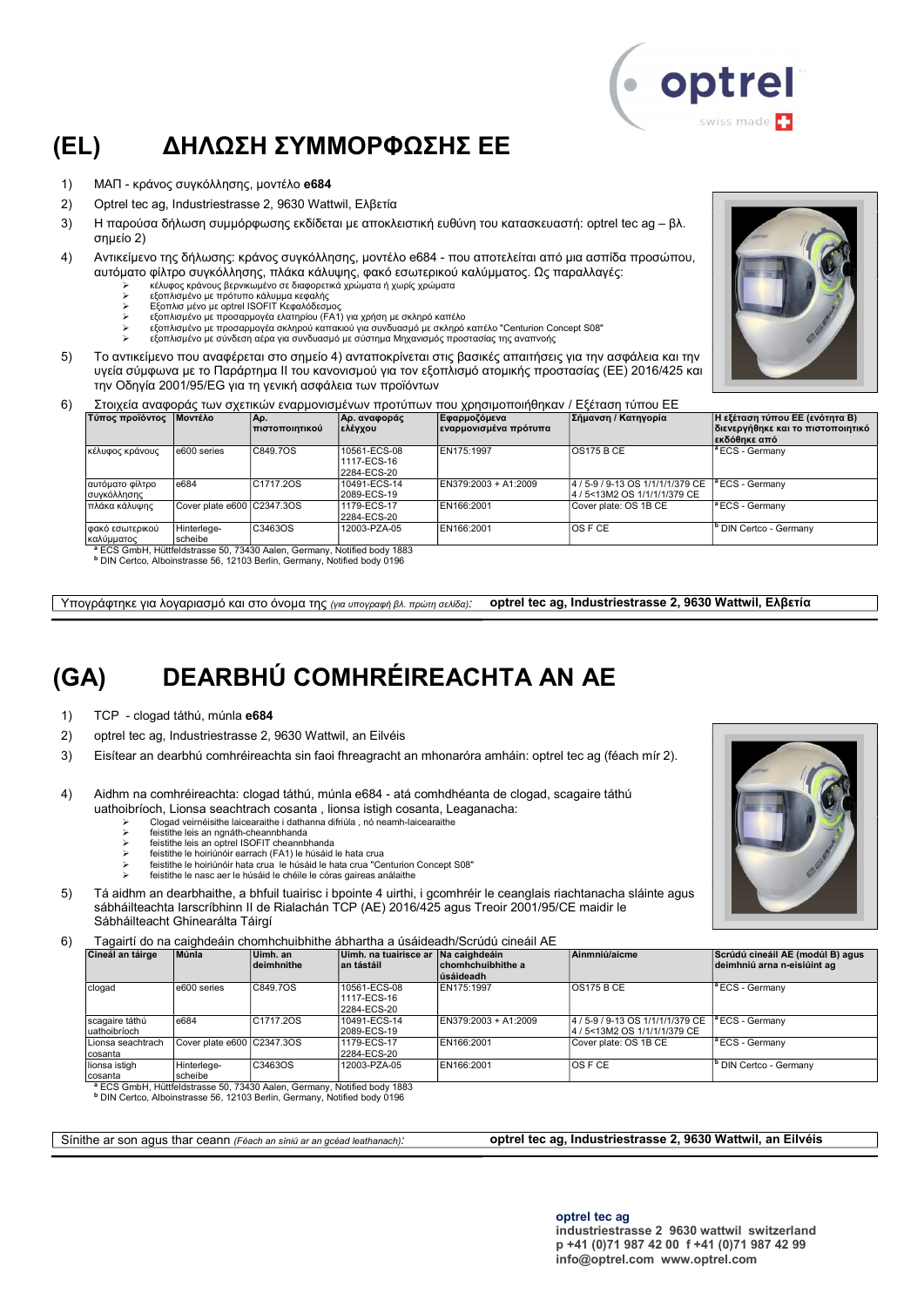## (IT) DICHIARAZIONE DI CONFORMITÀ UE

- 1) DPI Casco per saldatura modello e684
- 2) optrel tec ag, Industriestrasse 2, 9630 Wattwil, Svizzera
- 3) La presente dichiarazione di conformità è rilasciata sotto l'esclusiva responsabilità del fabbricante: optrel tec ag – vedi punto 2)
- 4) Oggetto della dichiarazione: Casco per saldatura modello e684 composto da maschera, filtro per saldatura automatica, visiera di protezione frontale, visiera di protezione interna. Come varianti:
	- maschera verniciato in diversi colori o non verniciato
	- dotato di copricapo standard
	- → dotato di copricapo optrel ISOFIT<br>
	→ dotato di adattatore a molla (EA1) dotato di adattatore a molla (FA1) per l'utilizzo con un elmetto protettivo
	- dotato di adattatore per elmetto per combinazione con elmetto protettivo"Centurion Concept S08"
	- dotato di connessione dell'aria per la combinazione con un sistema respiratore
- 5) L'oggetto indicato al punto 4) è conforme ai requisiti fondamentali di sicurezza e salute secondo l'allegato II del regolamento DPI (UE) 2016/425 e della direttiva 2001/95/CE per la sicurezza generale del prodotto

#### 6) Norme armonizzate applicate / prova di omologazione UE

| Tipo di prodotto                                              | <b>Modello</b> | N. certificato        | Rapporto di prova n. Norme armonizzate     | applicate            | Contrassegno / classe                                             | Prova di omologazione UE (modulo<br>B) svolta e certificato emesso da |
|---------------------------------------------------------------|----------------|-----------------------|--------------------------------------------|----------------------|-------------------------------------------------------------------|-----------------------------------------------------------------------|
| Maschera                                                      | e600 series    | C849.7OS              | 10561-ECS-08<br>1117-ECS-16<br>2284-ECS-20 | EN175:1997           | $\overline{OS175B}$ CE                                            | <sup>a</sup> ECS - Germany                                            |
| Ifiltro per saldatura<br>Iautomatica                          | e684           | C <sub>1717</sub> 20S | 10491-ECS-14<br>2089-ECS-19                | EN379:2003 + A1:2009 | 4 / 5-9 / 9-13 OS 1/1/1/1/379 CE<br>14 / 5<13M2 OS 1/1/1/1/379 CE | $\vert$ <sup>a</sup> ECS - Germany                                    |
| Visiera di protezione Cover plate e600 C2347.3OS<br>Ifrontale |                |                       | 1179-ECS-17<br>2284-ECS-20                 | EN166:2001           | Cover plate: OS 1B CE                                             | <sup>a</sup> ECS - Germany                                            |
| Ivisiera di protezione lHinterlege-<br>Iinterna               | scheibe        | C3463OS               | 12003-PZA-05                               | EN166:2001           | IOS F CE                                                          | <sup>I</sup> <sup>b</sup> DIN Certco - Germanv                        |

S GmbH, Hüttfeldstrasse 50, 73430 Aalen, Germany, Notified body 1883

b DIN Certco, Alboinstrasse 56, 12103 Berlin, Germany, Notified body 0196

Firmato a nome e per conto di (per la firma vedi la prima pagina): **optrel tec ag, Industriestrasse 2, 9630 Wattwil, Svizzera** 

### (HR) EU IZJAVA O SUKLADNOSTI

- 1) OZO kaciga za zavarivanje model e684
- 2) optrel tec ag, Industriestrasse 2, 9630 Wattwil, Švicarska
- 3) Ova se izjava o sukladnosti izdaje na isključivu odgovornost proizvođača: optrel tec ag vidi točku 2)
- 4) Predmet Izjave: kaciga za zavarivanje model e684 sastoji se od Šljem štitnika za lice, automatski zavarivački filter, vanjsko zaštitno staklo, unutrašnje zaštitno staklo: Kao varijante:
	- $\geq$  Šljem lakirana u različitim bojama ili bez slikanja
	- opremljen standardnom trakom za glavu
	- opremljen optrel ISOFIT trakom za glavu opremljen sa oprugom adapterom (FA1) za upotrebu sa tvrdim šeširom
	- opremljen adapterom sa tvrdim šeširom za kombinaciju sa tvrdim šeširom "Centurion Concept S08"
	- opremljen sa vazdušnim priključkom za kombinaciju sa respiratorni sistem
- 5) Predmet izjave opisan u točki 4, je sukladan s temeljnim zahtjevima u pogledu sigurnosti i zdravlja u skladu s Prilogom II Uredbe o Osobnoj Zaštitnoj Opremi (EU) 2016/425 i s Direktivom 2001/95/EZ za opću sigurnost proizvoda

6) Upućivanja na odgovarajuće primijenjene usklađene norme / EU ispitivanje konstrukcijskog uzorka

| Tip proizvoda                      | Model                      | Br. certifikata | Br. izvještaja s<br>testiranja             | Primijenjene harmonizirane<br>Inorme | <b>Oznaka / klasa</b>                                            | <b>EU</b> ispitivanje konstrukcijskog<br>uzorka (modul B) izvršeno i<br>certifikat ispostavljen od strane |
|------------------------------------|----------------------------|-----------------|--------------------------------------------|--------------------------------------|------------------------------------------------------------------|-----------------------------------------------------------------------------------------------------------|
| Šljem                              | e600 series                | C849.7OS        | 10561-ECS-08<br>1117-ECS-16<br>2284-ECS-20 | EN175:1997                           | <b>OS175 B CE</b>                                                | <sup>a</sup> ECS - Germany                                                                                |
| lautomatski<br>Izavarivački filter | e684                       | C1717.20S       | 10491-ECS-14<br>2089-ECS-19                | EN379:2003 + A1:2009                 | 4 / 5-9 / 9-13 OS 1/1/1/1/379 CE<br>4 / 5<13M2 OS 1/1/1/1/379 CE | <sup>a</sup> ECS - Germany                                                                                |
| vanjsko zaštitno<br>staklo         | Cover plate e600 C2347.3OS |                 | 1179-ECS-17<br>2284-ECS-20                 | EN166:2001                           | Cover plate: OS 1B CE                                            | <sup>a</sup> ECS - Germanv                                                                                |
| unutrašnje zaštitno<br>Istaklo     | Hinterlege-<br>scheibe     | C3463OS         | 12003-PZA-05                               | EN166:2001                           | IOS F CE                                                         | <sup>b</sup> DIN Certco - Germany                                                                         |

staklo scheibe <sup>a</sup> ECS GmbH, Hüttfeldstrasse 50, 73430 Aalen, Germany, Notified body 1883 b DIN Certco, Alboinstrasse 56, 12103 Berlin, Germany, Notified body 0196





Potpisano za i u ime (potpis vidi prvu stranicu): optrel tec ag, Industriestrasse 2, 9630 Wattwil, Švicarska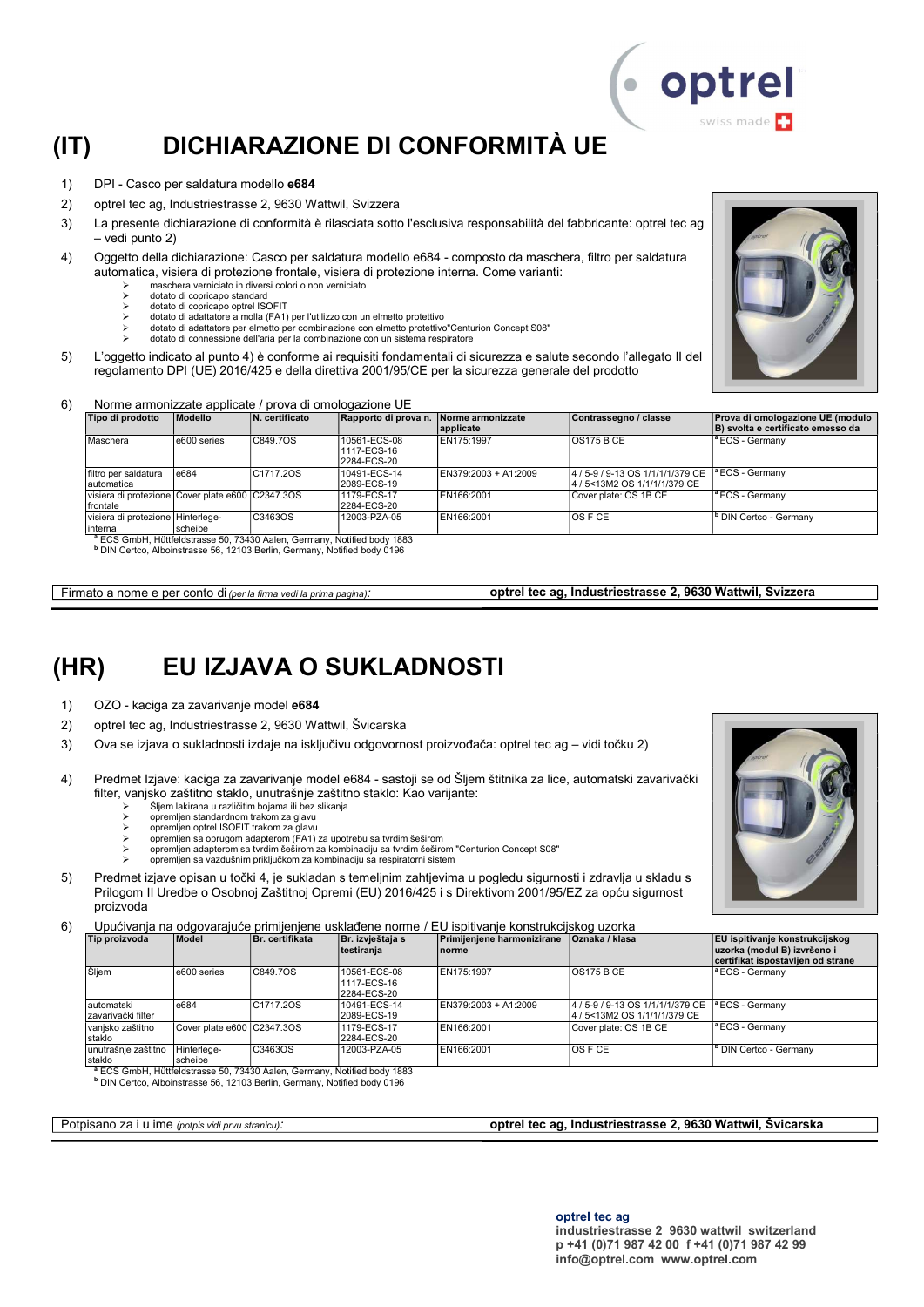## (LV) ES ATBILSTĪBAS DEKLARĀCIJA

- 1) IAL Metināšanas ķivere modelis e684
- 2) optrel tec ag, Industriestrasse 2, 9630 Wattwil, Šveice
- 3) Šī atbilstības deklarācija ir izdota vienīgi uz ražotāja atbildību: optrel tec ag skatīt punktu 2)
- 4) Deklarācijas priekšmets: Metināšanas ķivere modelis e684 kas sastāv no Ķivere, automātiska metināšanas filtrs, ārējais caurspīdīgais aizsargvāks, Iekšējais caurspīdīgais aizsargvāks. Varianti:
	- Ķivere lakots dažādās krāsās vai bez lakošanas
	- aprīkots ar standarta galvas apsēju aprīkots ar optrel ISOFIT galvas apsēju
	- aprīkota ar atsperes adapteri (FA1) izmantošanai ar aizsardzības ķivere
	- aprīkots ar adapteri par kombinēt ar aizsardzības ķivere "Centurion Concept S08"
	- aprīkots ar gaisa pieslēgumu par kombinēt ar Elpošanas aizsargaparāts sistēmu
- 5) Iepriekš 4. punktā aprakstītais deklarācijas priekšmets atbilst attiecīgajiem Savienības saskaņošanas tiesību aktiem atbilstoši IAL regulas (ES) 2016/425 II pielikumam un Direktīvas 2001/95/EK par vispārīgo produktu drošību
- 6) Atsauces uz izmantotajiem attiecīgajiem saskaņotajiem standartiem / ES prototipa pārbaude

| Modelis                | <b>Sertifikāta Nr.</b> | <b>Testa atskaite Nr.</b>                                       | Realizētie harmonizētie<br>standarti | Markējums/klase                                                   | <b>ES prototipa pārbaudi (modelim B)</b><br>veica un sertifikātu izsniedza |
|------------------------|------------------------|-----------------------------------------------------------------|--------------------------------------|-------------------------------------------------------------------|----------------------------------------------------------------------------|
| e600 series            |                        | 10561-ECS-08<br>1117-ECS-16<br>2284-ECS-20                      | e600 series                          | <b>OS175 B CE</b>                                                 | <sup>a</sup> ECS - Germany                                                 |
| e684                   |                        | 10491-ECS-14<br>2089-ECS-19                                     | EN379:2003 + A1:2009                 | 4 / 5-9 / 9-13 OS 1/1/1/1/379 CE<br>14 / 5<13M2 OS 1/1/1/1/379 CE | <sup>a</sup> ECS - Germany                                                 |
|                        |                        | 1179-ECS-17<br>2284-ECS-20                                      | Cover plate e600                     | Cover plate: OS 1B CE                                             | <sup>a</sup> ECS - Germany                                                 |
| Hinterlege-<br>scheibe | C3463OS                | 12003-PZA-05                                                    | Hinterleae-scheibe                   | IOS F CE                                                          | <sup>b</sup> DIN Certco - Germany                                          |
|                        |                        | C849.7OS<br>C <sub>1717</sub> 20S<br>Cover plate e600 C2347.3OS |                                      |                                                                   |                                                                            |

<sup>a</sup> ECS GmbH, Hüttfeldstrasse 50, 73430 Aalen, Germany, Notified body 1883<br><sup>b</sup> DIN Certco, Alboinstrasse 56, 12103 Berlin, Germany, Notified body 0196

Parakstīts šādas personas vārdā (skatiet parakstu pirmajā lapā): **optrel tec ag, Industriestrasse 2, 9630 Wattwil, Šveice** 

### (LT) ES ATITIKTIES DEKLARACIJA

- 1) AAP suvirintojo šalmas modelis e684
- 2) optrel tec ag, Industriestrasse 2, 9630 Wattwil, Šveicarija
- 3) Ši atitikties deklaracija išduodama tik gamintojo atsakomybe: optrel tec ag (žr. 2 punktą).
- 4) Deklaracijos objektas: suvirintojo šalmas modelis e684 susideda iš šalmas, automatinis suvirinimo filtras, priekinio dangtelio lęšis, vidinis apsauginis lęšis. Variantai:
	- šalmas lakuojamas skirtingomis spalvomis arba be lako
	- įrengta su standartine galvos juosta įrengta su galvos juosta optrel ISOFIT
	-
	- įrengta su spyruokliniu adapteriu (FA1) naudoti su jungti su kietu kepuriu įrengta su adapteris kartu naudoti su jungti su kietu kepuriu "Centurion Concept S08" įrengta su oro jungtis kartu naudoti su jungti su Kvėpavimo aparatas sistema
	-
- 5) Objektas, nurodytas 4 punkte, atitinka esminius sveikatos apsaugos ir saugos reikalavimus, nurodytus PPE reglamento (ES) 2016/425 II priede ir direktyvoje 2001/95/EB dėl Bendrosios gaminių saugos

6) Nuorodos į atitinkamus taikytus darniuosius standartus / ES tipo tyrimas

| .                                  |                            |                 |                                            |                                                |                                                                  |                                                                          |  |  |
|------------------------------------|----------------------------|-----------------|--------------------------------------------|------------------------------------------------|------------------------------------------------------------------|--------------------------------------------------------------------------|--|--|
| <b>Gaminio tipas</b>               | <b>Modelis</b>             | Sertifikato Nr. | ۱Nr.                                       | Bandymo ataskaitos Naudoti darnieii standartai | Zvmuo / klasė                                                    | <b>ES tipo tyrima (modulis B) atliko ir</b><br><b>Sertifikata išdavė</b> |  |  |
| šalmas                             | e600 series                | C849.7OS        | 10561-ECS-08<br>1117-ECS-16<br>2284-ECS-20 | e600 series                                    | <b>OS175 B CE</b>                                                | <sup>a</sup> ECS - Germany                                               |  |  |
| lautomatinis<br>suvirinimo filtras | e684                       | C1717.2OS       | 10491-ECS-14<br>2089-ECS-19                | EN379:2003 + A1:2009                           | 4 / 5-9 / 9-13 OS 1/1/1/1/379 CE<br>4 / 5<13M2 OS 1/1/1/1/379 CE | <sup>a</sup> ECS - Germany                                               |  |  |
| priekinio dangtelio<br>lešis       | Cover plate e600 C2347.3OS |                 | 1179-ECS-17<br>2284-ECS-20                 | Cover plate e600                               | Cover plate: OS 1B CE                                            | <sup>a</sup> ECS - Germany                                               |  |  |
| vidinis apsauginis<br>lešis        | Hinterleae-<br>scheibe     | C3463OS         | 12003-PZA-05                               | Hinterlege-scheibe                             | <b>OSFCE</b>                                                     | ' DIN Certco - Germany                                                   |  |  |

<sup>a</sup> ECS GmbH, Hüttfeldstrasse 50, 73430 Aalen, Germany, Notified body 1883

b DIN Certco, Alboinstrasse 56, 12103 Berlin, Germany, Notified body 0196

Už ką ir kieno vardu pasirašyta: (parašą rasite pirmajame puslapyje): **optrel tec ag, Industriestrasse 2, 9630 Wattwil, Šveicarija** 





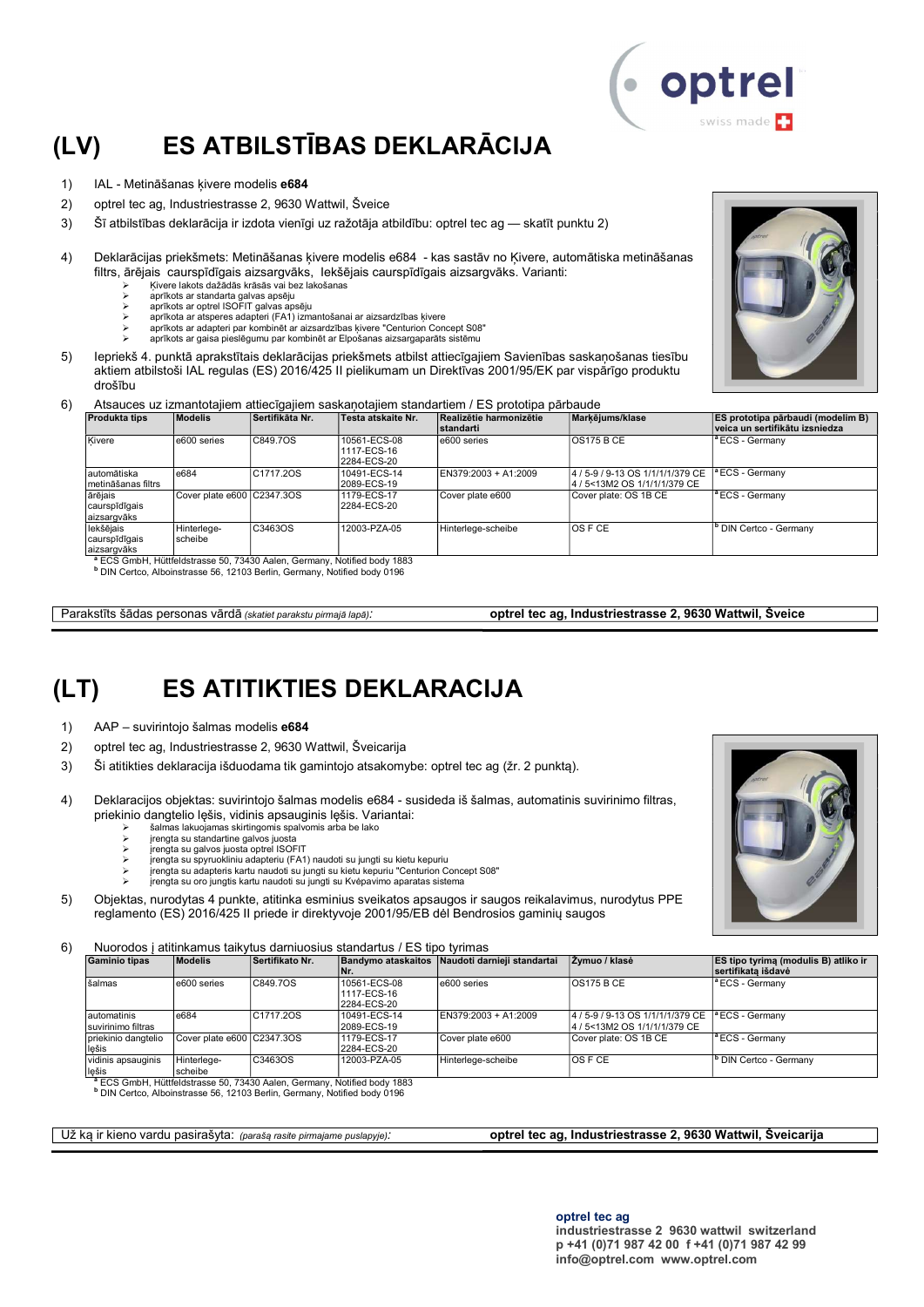## (MT) DIKJARAZZJONI TAL-KONFORMITÀ TAL-UE

- 1) Tagħmir ta' protezzjoni personali Elmu għall-iwweldjar tal-mudell e684
- 2) optrel tec ag, Industriestrasse 2, 9630 Wattwil, l-Iżvizzera
- 3) Din id-dikjarazzjoni ta' konformità tinħareġ taħt ir-responsabbiltà unika tal-manifattur: optrel tec ag ara taħt ilpunt 2)
- 4) Is-suġġett tad-dikjarazzjoni: Elmu għall-iwweldjar tal-mudell e684. li jikkonsisti Elmu, filtru tal-welding awtomatiku, lenti protettiva quddiem, lenti protettiva interna. Bħala varjanti:
	- Elmu kuluri bil-lakka differenti, jew bla verniċ attrezzat bl-istrixxa għar-ras standard
	- attrezzat bl-istrixxa għar-ras optrel ISOFIT
	- attrezzat bl-adapter tar-Rebbiegħa (FA1) għall-użu ma 'kappell iebes
	- attrezzat bl-adapter tal-kappell iebes għal taħlita ma 'kappell iebes "Centurion Concept S08" attrezzat bl-konnessjoni arja għal taħlita ma' sistema ta' protezzjoni respiratorja
	-
- 5) L-għan tad-dikjarazzjoni deskritt fil-punt 4 huwa f'konformità mar-rekwiżiti fundamentali ta' saħħa u sikurezza skont l-Anness II tar-Regolament (UE) 2016/425 dwar tagħmir ta' protezzjoni personali u d-Direttiva 2001/95/KE dwar is-sigurtà ġenerali tal-prodotti
- 6) Ir-referenzi għall-istandards armonizzati rilevanti użati / Eżami tat-tip tal-UE

| Mudell                  | <b>Nru taċ-ċertifikat</b> | Rapport tat-test Nru                       |                      |                               | Ezami tat-tip tal-UE (modulu B).<br>limwettag u ċċertifikat minn                                                                                                            |
|-------------------------|---------------------------|--------------------------------------------|----------------------|-------------------------------|-----------------------------------------------------------------------------------------------------------------------------------------------------------------------------|
| e600 series             | C849.7OS                  | 10561-ECS-08<br>1117-ECS-16<br>2284-ECS-20 | le600 series         | IOS175 B CE                   | <sup>a</sup> ECS - Germany                                                                                                                                                  |
| e684                    | C1717.2OS                 | 10491-ECS-14<br>2089-ECS-19                | EN379:2003 + A1:2009 | l4 / 5<13M2 OS 1/1/1/1/379 CE | <sup>a</sup> ECS - Germany                                                                                                                                                  |
|                         |                           | 1179-ECS-17<br>2284-ECS-20                 | Cover plate e600     | Cover plate: OS 1B CE         | <sup>a</sup> ECS - Germany                                                                                                                                                  |
| Hinterlege-<br>Ischeibe | C3463OS                   | 12003-PZA-05                               | Hinterleae-scheibe   | IOS F CE                      | <sup>b</sup> DIN Certco - Germany                                                                                                                                           |
|                         |                           | Cover plate e600 C2347.3OS                 |                      |                               | Standards armonizzati użati<br>Markatura / Klassi<br>4 / 5-9 / 9-13 OS 1/1/1/1/379 CE<br><sup>8</sup> ECC CmbH, Hüttfeldetrasse EQ 79420 Aelen, Cormany, Netified body 1992 |

<sup>a</sup> ECS GmbH, Hüttfeldstrasse 50, 73430 Aalen, Germany, Notified body 1883<br><sup>b</sup> DIN Certco, Alboinstrasse 56, 12103 Berlin, Germany, Notified body 0196

Iffirmat għal u f'isem (għall-firma ara l-ewwel paġna): **optrel tec ag, Industriestrasse 2, 9630 Wattwil, l-Iżvizzera** 

### (NL) EU-CONFORMITEITSVERKLARING

1) PBM - lashelm model e684

- 2) optrel tec ag, Industriestrasse 2, 9630 Wattwil, Zwitserland
- 3) Deze conformiteitsverklaring wordt op eigen verantwoording van de fabrikant verstrekt: optrel tec ag zie punt 2)
- 4) Voorwerp van de verklaring: lashelm model e684 bestaande uit een gezichtsbescherming, automatisch lasfilter, veiligheid vizier, binnenste beschermruit. Als variant:
	- helm gelakt in verschillende kleuren of ongeverfd uitgerust met standaard hoofdband
	- uitgerust met optrel ISOFIT hoofdband
	- uitgerust met veeradapter (FA1) voor gebruik met een Harde hoed
	- uitgerust met helmadapter voor combinatie met Harde hoed "Centurion Concept S08"
	- uitgerust met luchtaansluiting voor combinatie met een Adembeschermingsapparaat-systeem
- 5) Het onder 4) genoemde object voldoet aan de de veiligheids- en gezondheidseisen volgens bijlage II van de PBM verordening (EU) 2016/425 en de richtlijn 2001/95/EG inzake algemene productveiligheid

6) Vermelding van de relevante toegepaste geharmoniseerde normen / EU-typeonderzoek

| Producttype                        | <b>Model</b>               | Certificaatnr.         | Testrapportnr.                                                                                                                                                              | Gebruikte geharmoniseerde   Markering / klasse<br><b>normen</b> |                                                                   | <b>EU-typeonderzoek (module B)</b><br>uitgevoerd en gecertificeerd door |
|------------------------------------|----------------------------|------------------------|-----------------------------------------------------------------------------------------------------------------------------------------------------------------------------|-----------------------------------------------------------------|-------------------------------------------------------------------|-------------------------------------------------------------------------|
| gezichtsbescherming   e600 series  |                            | C849.7OS               | 10561-ECS-08<br>1117-ECS-16<br>2284-ECS-20                                                                                                                                  | e600 series                                                     | IOS175 B CE                                                       | lª ECS - Germanv                                                        |
| lautomatisch lasfilter le684       |                            | C <sub>1717</sub> .20S | 10491-ECS-14<br>2089-ECS-19                                                                                                                                                 | EN379:2003 + A1:2009                                            | 4 / 5-9 / 9-13 OS 1/1/1/1/379 CE<br>l4 / 5<13M2 OS 1/1/1/1/379 CE | <sup>a</sup> ECS - Germany                                              |
| veiligheid vizier                  | Cover plate e600 C2347.3OS |                        | 1179-ECS-17<br>2284-ECS-20                                                                                                                                                  | Cover plate e600                                                | Cover plate: OS 1B CE                                             | <sup>a</sup> ECS - Germanv                                              |
| Ibinnenste<br><b>Ibeschermruit</b> | Hinterlege-<br>scheibe     | C3463OS                | 12003-PZA-05                                                                                                                                                                | Hinterlege-scheibe                                              | IOS F CE                                                          | <sup>9</sup> DIN Certco - Germany                                       |
|                                    |                            |                        | <sup>a</sup> ECS GmbH, Hüttfeldstrasse 50, 73430 Aalen, Germany, Notified body 1883<br><sup>b</sup> DIN Certco, Alboinstrasse 56, 12103 Berlin, Germany, Notified body 0196 |                                                                 |                                                                   |                                                                         |

Ondertekend voor en namens (handtekening zie pagina 1): **optrel tec ag, Industriestrasse 2, 9630 Wattwil, Zwitserland** 



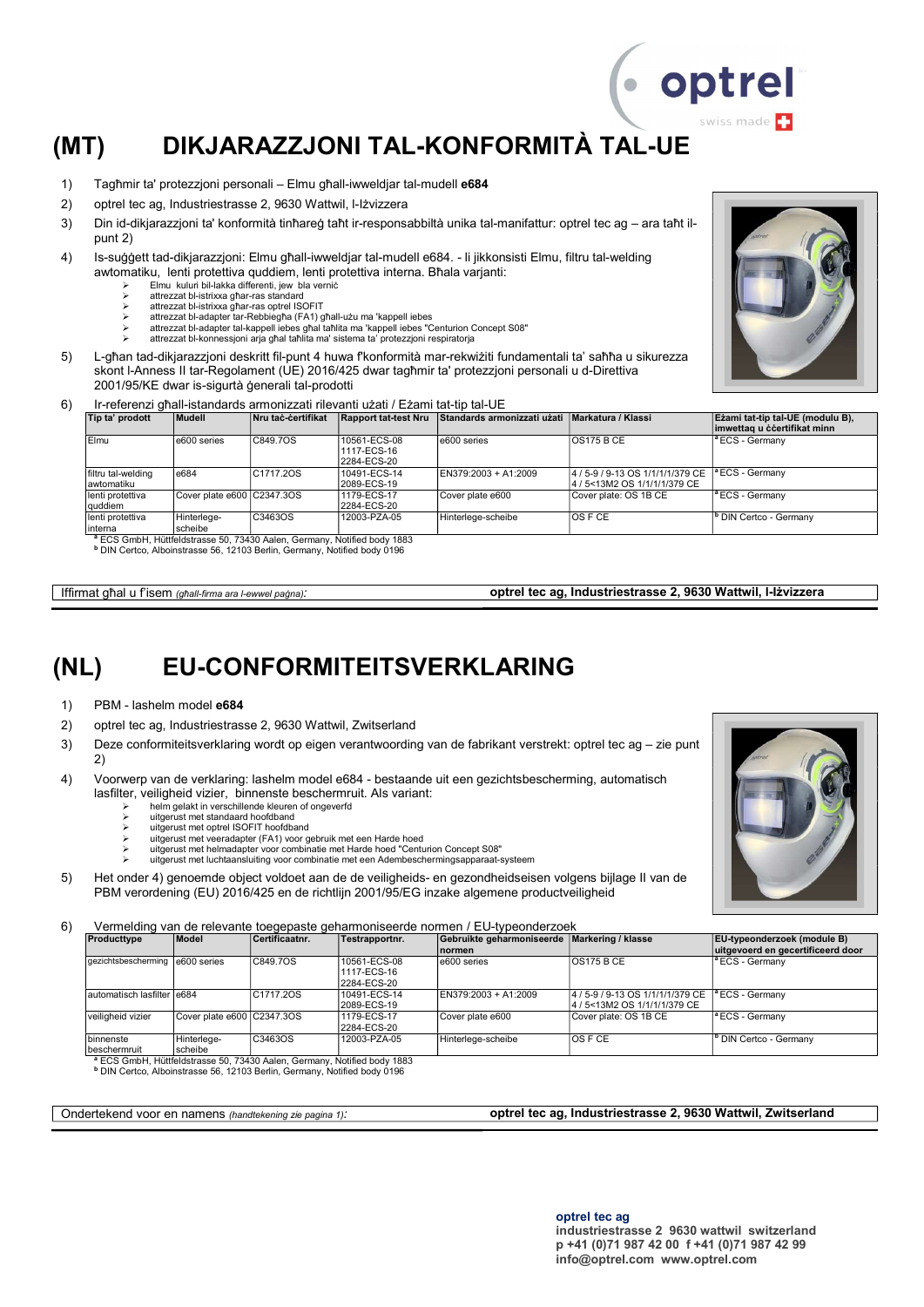## (PL) DEKLARACJA ZGODNOŚCI UE

- 1) ŚOI przyłbica spawalnicza model e684
- 2) optrel tec ag, Industriestrasse 2, 9630 Wattwil, Szwajcaria
- 3) Niniejszą deklarację zgodności wydaje się na wyłączną odpowiedzialność producenta: optrel tec ag patrz punkt 2)
- 4) Przedmiot deklaracji: przyłbica spawalnicza model e684 składający się z osłony twarzy, automatyczny filtr spawalniczy, szybka ochronna, szybka wewnętrzna. Jako warianty: Jako warianty:
	- Kasku lakierowana w różnych kolorach lub bez lakierowania
	-
	- wyposażony w standardową opaskę na głowę wyposażony w opaskę na głowę optrel ISOFIT wyposażony w adapter sprężyny (FA1) do stosowania z twardym kapeluszem
	-
	- wyposażony w adapter do mocowania kapelusza twardego "Centurion Concept S08" wyposażony w Złącze powietrza do połączenia z urządzenie do ochrony układu oddechowego
- 5) Przedmiot wymieniony w punkcie 4) jest zgodny z zasadniczymi wymaganiami dotyczącymi zdrowia i bezpieczeństwa określonymi w załączniku II do rozporządzenia w sprawie środków ochrony indywidualnej (UE) 2016/425 oraz w dyrektywie 2001/95/WE w sprawie ogólnego bezpieczeństwa produktów.
- 6) Odniesienia do właściwych norm zharmonizowanych / Badanie typu UE

| typ produktu                                   | model                      | nr certyfikatu                                                                                                                                                              | raport z badania nr                        | zastosowane normy<br><b>zharmonizowane</b> | oznaczenie / klasa                                                | badanie typu UE (moduł B)<br>wykonane i certyfikat wystawiony<br><b>przez</b> |
|------------------------------------------------|----------------------------|-----------------------------------------------------------------------------------------------------------------------------------------------------------------------------|--------------------------------------------|--------------------------------------------|-------------------------------------------------------------------|-------------------------------------------------------------------------------|
| Urzadzenie do<br>ochrony układu<br>oddechowego | e600 series                | C849.7OS                                                                                                                                                                    | 10561-ECS-08<br>1117-ECS-16<br>2284-ECS-20 | e600 series                                | <b>OS175 B CE</b>                                                 | <sup>a</sup> ECS - Germany                                                    |
| automatyczny filtr<br>spawalniczy              | e684                       | C <sub>1717</sub> .20S                                                                                                                                                      | 10491-ECS-14<br>2089-ECS-19                | EN379:2003 + A1:2009                       | 4 / 5-9 / 9-13 OS 1/1/1/1/379 CE<br>l4 / 5<13M2 OS 1/1/1/1/379 CE | <sup>a</sup> ECS - Germany                                                    |
| szybka ochronna                                | Cover plate e600 C2347.3OS |                                                                                                                                                                             | 1179-ECS-17<br>2284-ECS-20                 | Cover plate e600                           | Cover plate: OS 1B CE                                             | <sup>a</sup> ECS - Germany                                                    |
| szybka wewnętrzna Hinterlege-                  | Ischeibe                   | C3463OS                                                                                                                                                                     | 12003-PZA-05                               | Hinterlege-scheibe                         | <b>OSFCE</b>                                                      | <sup>b</sup> DIN Certco - Germany                                             |
|                                                |                            | <sup>a</sup> ECS GmbH, Hüttfeldstrasse 50, 73430 Aalen, Germany, Notified body 1883<br><sup>b</sup> DIN Certco, Alboinstrasse 56, 12103 Berlin, Germany, Notified body 0196 |                                            |                                            |                                                                   |                                                                               |

Podpisano w imieniu (podpis patrz pierwsza strona): optrel tec ag, Industriestrasse 2, 9630 Wattwil, Szwajcaria

## (PT) DECLARAÇÃO DE CONFORMIDADE UE

1) EPI - capacete de soldador, modelo e684

- 2) optrel tec ag, Industriestrasse 2, 9630 Wattwil, Suíça
- 3) A presente declaração de conformidade é emitida sob a exclusiva responsabilidade do fabricante: optrel tec ag – ver ponto 2)
- 4) Objeto da declaração: capacete de soldador, modelo e684 consistindo de um capacete, filtro de soldagem automática, viseira, placa interior de protecção. Enquanto versão opcional:
	- capacete envernizada em cores diferentes ou não envernizada
	- equipado com fita para a cabeça padrão equipado com fita para a cabeça optrel ISOFIT
	- equipado com adaptador de mola (FA1) para uso com chapéu duro
	- equipado com adaptador para uso com combinação com chapéu duro "Centurion Concept S08"
	- equipado com conexão de ar para combinação com um sistema de proteção respiratória
- 5) O objeto da declaração mencionado no ponto 4 está em conformidade com o anexo II do Regulamento relativo aos EPI (UE) 2016/425 e a diretiva 2001/95/CE relativa à segurança geral dos produtos.

6) Referências às normas harmonizadas aplicáveis utilizadas / exame UE de tipo aplicados

| Tipo de produto                   | Modelo                     | N.º de certificado     | IN.º de relatório de<br>lteste              | Normas harmonizadas<br>aplicadas | Marcacão / Classe                                                | Exame UE de tipo (módulo B)<br>realizado e certificado emitido por |
|-----------------------------------|----------------------------|------------------------|---------------------------------------------|----------------------------------|------------------------------------------------------------------|--------------------------------------------------------------------|
| Icapacete                         | e600 series                | C849.7OS               | 10561-ECS-08<br>11117-ECS-16<br>2284-ECS-20 | e600 series                      | OS175BCE                                                         | <sup>a</sup> ECS - Germany                                         |
| filtro de soldagem<br>Iautomática | e684                       | C <sub>1717</sub> .20S | 10491-ECS-14<br>2089-ECS-19                 | EN379:2003 + A1:2009             | 4/5-9/9-13 OS 1/1/1/1/379 CE<br>4 / 5 < 13 M 2 OS 1/1/1/1/379 CE | <sup>a</sup> ECS - Germany                                         |
| Viseira                           | Cover plate e600 C2347.3OS |                        | 1179-ECS-17<br>2284-ECS-20                  | Cover plate e600                 | Cover plate: OS 1B CE                                            | <sup>a</sup> ECS - Germany                                         |
| placa interior de<br>Iproteccão   | Hinterlege-<br>scheibe     | C3463OS                | 12003-PZA-05                                | Hinterlege-scheibe               | <b>OS F CE</b>                                                   | <sup>b</sup> DIN Certco - Germany                                  |

<sup>a</sup> ECS GmbH, Hüttfeldstrasse 50, 73430 Aalen, Germany, Notified body 1883

<sup>b</sup> DIN Certco, Alboinstrasse 56, 12103 Berlin, Germany, Notified body 0196

#### Assinado por e em nome de (assinatura, ver primeira página): **optrel tec ag, Industriestrasse 2, 9630 Wattwil, Suíça**



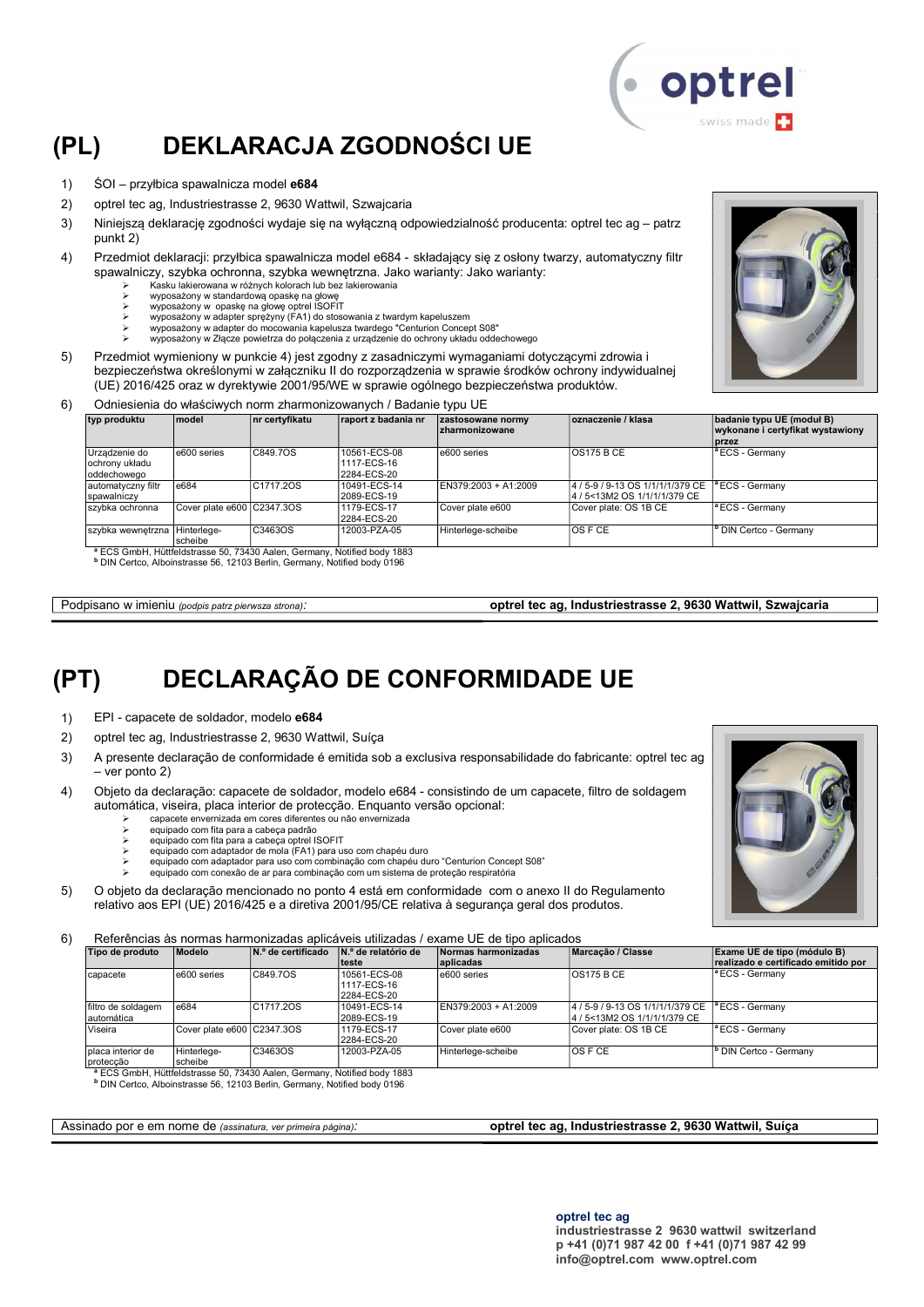## (RO) DECLARAȚIE DE CONFORMITATE UE

- 1) EIP Casca pentru sudură model e684
- 2) optrel tec ag, Industriestrasse 2, 9630 Wattwil, Elveția
- 3) Prezenta declarație de conformitate este eliberată pe răspunderea exclusivă a producătorului: optrel tec ag (vezi articolul 2).
- 4) Obiectul declarației: Casca pentru sudură model e684 constă dintr-un e cască, filtru automat de sudare, lentilă de acoperire faţă, lentilă de protecţie interioară. Opțiuni:
	- Cască vopsite în diferite culori sau nelustruit
	- echipate cu bandă de fixare pe cap standard echipate cu bandă de fixare pe cap optrel ISOFIT
	- echipat cu adaptor cu arc (FA1) pentru utilizarea cu o cască de protecţie
	- echipat cu adaptor pentru combinație cu o cască de protecție "Centurion Concept S08" echipat cu conexiune de aer pentru combinarea cu un sistem de protecție respiratorie
- 5) Obiectul declarației descris la punctul 4 este în conformitate cu cerințele de bază privind sănătatea și securitatea în muncă din Anexa II a Reglementării UE EIP (Echipament individual de protecție) nr. 425/ 2016 și
	- din Directiva CE nr. 95/2001 privind siguranța generală a produselor
- 6) Trimiteri la standardele armonizate relevante folosite / Examinări UE de tip<br>
Tip produs (Model (Nr. certificate (Nr. raport testare (Standard armo Nr. raport test

| Tip produs                         | Model                      | Nr. certificate                                                                     | Nr. raport testare                          | Standard armonizate<br><b>folosite</b> | Denumire/Clasă                                                 | Examinare UE de tip (modul B) si<br>certificat emis de |
|------------------------------------|----------------------------|-------------------------------------------------------------------------------------|---------------------------------------------|----------------------------------------|----------------------------------------------------------------|--------------------------------------------------------|
| cască                              | e600 series                | C849.7OS                                                                            | 10561-ECS-08<br>11117-ECS-16<br>2284-ECS-20 | e600 series                            | IOS175 B CE                                                    | <sup>a</sup> ECS - Germany                             |
| I filtru automat de<br>sudare      | e684                       | C <sub>1717</sub> .20S                                                              | 10491-ECS-14<br>2089-ECS-19                 | EN379:2003 + A1:2009                   | 4/5-9/9-13 OS 1/1/1/1/379 CE  <br>4 / 5<13M2 OS 1/1/1/1/379 CE | <sup>a</sup> ECS - Germany                             |
| Ilentilă de acoperire<br>fată      | Cover plate e600 C2347.3OS |                                                                                     | 1179-ECS-17<br>2284-ECS-20                  | Cover plate e600                       | Cover plate: OS 1B CE                                          | <sup>a</sup> ECS - Germany                             |
| lentilă de protecție<br>interioară | Hinterlege-<br>scheibe     | C3463OS                                                                             | 12003-PZA-05                                | Hinterlege-scheibe                     | <b>OSFCE</b>                                                   | <sup>b</sup> DIN Certco - Germany                      |
|                                    |                            | <sup>a</sup> ECS GmbH, Hüttfeldstrasse 50, 73430 Aalen, Germany, Notified body 1883 |                                             |                                        |                                                                |                                                        |

b DIN Certco, Alboinstrasse 56, 12103 Berlin, Germany, Notified body 0196

Semnat pentru și în numele (pentru semnătură vezi prima pagină): optrel tec ag, Industriestrasse 2, 9630 Wattwil, Elveția

## (SV) EU-FÖRSÄKRAN OM ÖVERENSSTÄMMELSE

- 1) Personlig skyddsutrustning svetshjälm modell e684
- 2) optrel tec ag, Industriestrasse 2, 9630 Wattwil, Schweiz
- 3) Att försäkran om överensstämmelse utfärdats på tillverkarens eget ansvar: optrel tec ag se punkt 2)
- 4) Föremål för försäkran: svetshjälm modell e684 hjälm, automatiskt mörkningsfilter, försättsglas, inre skyddsglas. Som varianter:
	- Hjälm lackerat i olika färger eller utan färger
	- utrustad med standard huvudbonader utrustad med optrel ISOFIT huvudbonader
	- utrustad med fjäderadapter (FA1) för användning med en hård hatt
	- utrustad med adapter för kombination med hård hatt "Centurion Concept S08"
	- utrustad med luftanslutning för kombination med ett Andningsskydds-system
- 5) Att föremålet för den försäkran som beskrivs i punkt 4 överensstämmer med de grundläggande kraven på säkerhet och hälsa enligt bilaga II i förordningen för personlig skyddsutrustning (EU) 2016/425 och direktivet 2001/95/EG för allmän produktsäkerhet.
- 6) Hänvisningar till de relevanta harmoniserade standarder som tillämpats / EU-typprovning

| Produkttyp                     | Modell                     |                        | Certifikatsnummer Testrapportnummer        | Tillämpade harmoniserade<br>standarder | Märkning / klass                                                 | <b>EU-typprovning (modul B)</b><br>genomfört och certifikat utfärdat av |
|--------------------------------|----------------------------|------------------------|--------------------------------------------|----------------------------------------|------------------------------------------------------------------|-------------------------------------------------------------------------|
| hiälm                          | e600 series                | C849.7OS               | 10561-ECS-08<br>1117-ECS-16<br>2284-ECS-20 | e600 series                            | OS175BCE                                                         | <sup>1ª</sup> ECS - Germany                                             |
| automatiskt<br>mörkningsfilter | e684                       | C <sub>1717</sub> .20S | 10491-ECS-14<br>2089-ECS-19                | EN379:2003 + A1:2009                   | 4 / 5-9 / 9-13 OS 1/1/1/1/379 CE<br>4 / 5<13M2 OS 1/1/1/1/379 CE | $\vert$ <sup>a</sup> ECS - Germany                                      |
| Försättsglas                   | Cover plate e600 C2347.30S |                        | 1179-ECS-17<br>2284-ECS-20                 | Cover plate e600                       | Cover plate: OS 1B CE                                            | $\vert$ <sup>a</sup> ECS - Germany                                      |
| inre skyddsglas                | Hinterlege-<br>scheibe     | C3463OS                | 12003-PZA-05                               | Hinterlege-scheibe                     | $\overline{OS}$ F CE                                             | <sup>1</sup> DIN Certco - Germany                                       |

scheibe <sup>a</sup> ECS GmbH, Hüttfeldstrasse 50, 73430 Aalen, Germany, Notified body 1883 b DIN Certco, Alboinstrasse 56, 12103 Berlin, Germany, Notified body 0196

Undertecknat för (för signatur se första sidan): **optrel tec ag, Industriestrasse 2, 9630 Wattwil, Schweiz** 





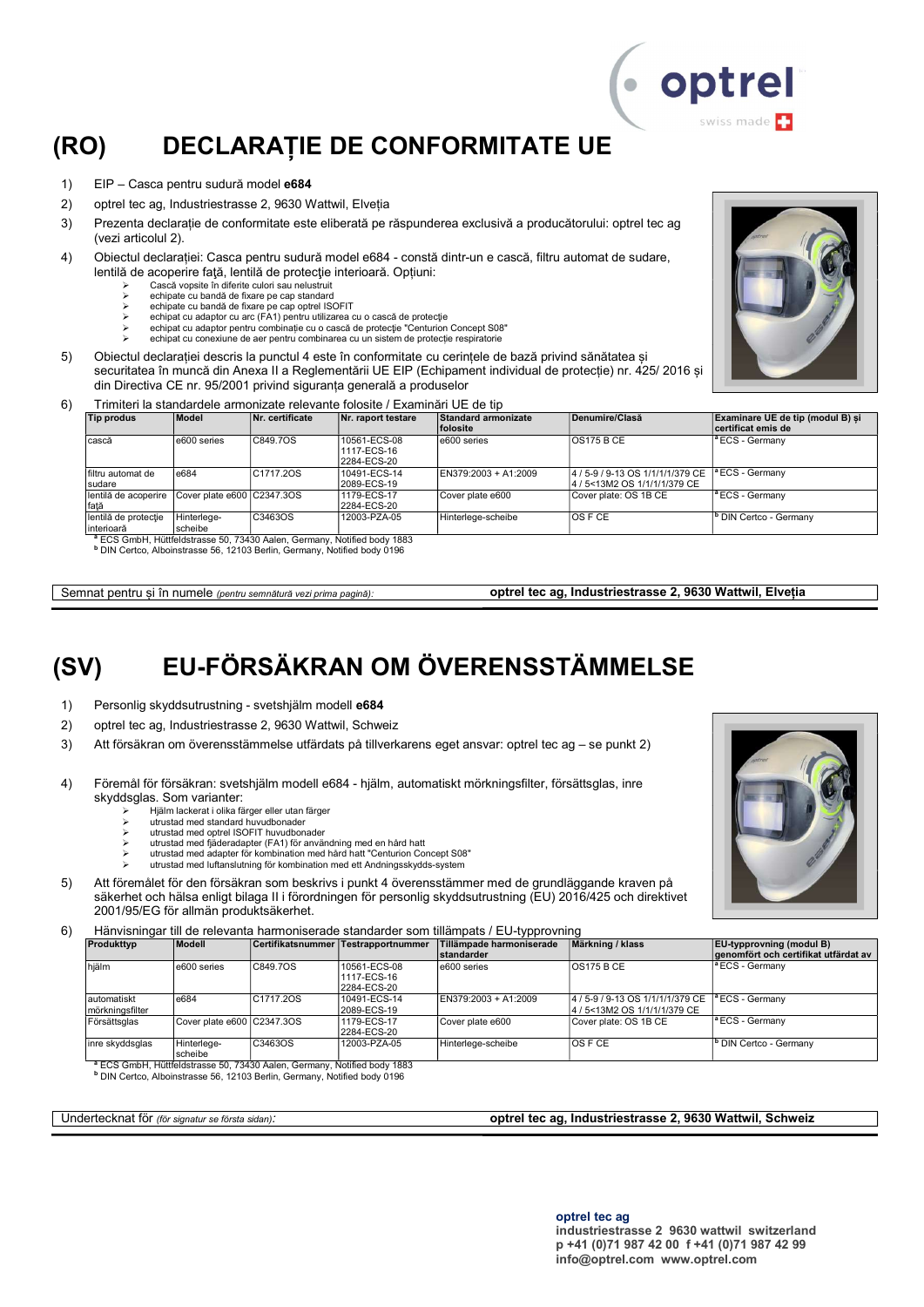# (SK) EÚ VYHLÁSENIE O ZHODE

1) OOP - Zváračská prilba model e684

2) optrel tec ag, Industriestrasse 2, 9630 Wattwil, Švajčiarsko

- 3) Toto vyhlásenie o zhode sa vydáva na výhradnú zodpovednosť výrobcu: optrel tec ag - pozri bod 2)
- 4) Predmet vyhlásenia: Zváračská prilba model e684 pozostávajúca zo štítu tváre, automatický zvárací filter, kryciej dosky, vnútorného krycieho objektívu. Ako varianty:
	- štít tváre lakovaná v rôznych farbách alebo nenatreného
	- vybavené štandardnou pokrývkou hlavy vybavené s hlava páska optrel ISOFIT
	- vybavené pružinovým adaptérom (FA1) na použitie s tvrdým klobúkom
	- vybavený adaptérom na tvrdé klobúky pre kombináciu s tvrdým klobúkom "Centurion Concept S08"
- vybavené vzdušným pripojením pre kombináciu so systémom ochranný dýchací prístroj 5) Predmet uvedený v bode 4) je v zhode so základnými požiadavkami na bezpečnosť a ochranu zdravia podľa
	- prílohy II nariadenia OOP (EÚ) 2016/425 o osobných ochranných prostriedkoch a smernici 2001/95/ES o všeobecnej bezpečnosti výrobkov
- 6) Odkazy na príslušné použité harmonizované normy / typová skúška EÚ

| Výrobok-Typ                        | <b>Model</b>               | ∣C. osvedčenia                                                                        | <b>C. skúšobnej správy</b>                 | Použité harmonizované<br><b>Inormy</b> | <b>Označenie / trieda</b>                                     | EÚ typová skúška (modul B) a<br>osvedčenie vydané |
|------------------------------------|----------------------------|---------------------------------------------------------------------------------------|--------------------------------------------|----------------------------------------|---------------------------------------------------------------|---------------------------------------------------|
| Ochranný dýchací<br>prístroi       | e600 series                | C849.7OS                                                                              | 10561-ECS-08<br>1117-ECS-16<br>2284-ECS-20 | e600 series                            | <b>OS175 B CE</b>                                             | <sup>a</sup> ECS - Germany                        |
| automatický zvárací e684<br>filter |                            | C1717.20S                                                                             | 10491-ECS-14<br>2089-ECS-19                | EN379:2003 + A1:2009                   | 4/5-9/9-13 OS 1/1/1/1/379 CE<br>l4 / 5<13M2 OS 1/1/1/1/379 CE | <sup>a</sup> ECS - Germany                        |
| kryciej dosky                      | Cover plate e600 C2347.3OS |                                                                                       | 1179-ECS-17<br>2284-ECS-20                 | Cover plate e600                       | Cover plate: OS 1B CE                                         | $\vert$ <sup>a</sup> ECS - Germany                |
| vnútorného<br>krvcieho obiektívu   | Hinterlege-<br>scheibe     | C3463OS<br>$3.500$ Over 11 11/44 and the same $50$ $70400$ $8$ and $90$ $1000$ $1000$ | 12003-PZA-05                               | Hinterlege-scheibe                     | IOS F CE                                                      | <sup>b</sup> DIN Certco - Germany                 |

<sup>a</sup> ECS GmbH, Hüttfeldstrasse 50, 73430 Aalen, Germany, Notified body 1883<br><sup>b</sup> DIN Certco, Alboinstrasse 56, 12103 Berlin, Germany, Notified body 0196

Podpísané za a v mene (podpis pozri na prvej strane): optrel tec ag, Industriestrasse 2, 9630 Wattwil, Švajčiarsko

### (SL) IZJAVA EU O SKLADNOSTI

- 1) Osebna varovalna oprema Čelada za varjenje model e684
- 2) optrel tec ag, Industriestrasse 2, 9630 Wattwil, Švica
- 3) Za izdajo te izjave o skladnosti je odgovoren izključno proizvajalec: optrel tec ag glej točko 2)
- 4) Predmet izjave: Čelada za varjenje model e684 sestavljen iz obraznega ščita, avtomatskega varilnega filtra, čelna leča, notranja zaščitna leča. Kot variante:
	- obrazni ščit, lakiran v različnih barvah ali nebarvana
	- opremljen s standardnim naglavnim trakom opremljen s naglavnim trakom optrel ISOFIT
	- opremljen z vzmetnim adapterjem (FA1) za uporabo s trdim klobukom
	- opremljen s adapterjem, za kombinacijo s trdim klobukom "Centurion Concept S08"
	- opremljena z zračnim priključkom za kombinacijo z dihalnim zaščitnim sistemom
- 5) Pod točko 4) imenovan predmet je skladen z osnovnimi zahtevami za varnost in zdravje po prilogi II Odredbe PSA (EU) 2016/425 in smernice 2001/95/ES za splošno varnost izdelkov

6) Sklicevanja na uporabljene relevantne harmonizirane standarde / EU tipski preskus

| Tip izdelka                      | Model                      |           | Stevilka certifikata Stevilka poročila o<br>Itestiraniu | Uporabljeni usklajeni<br><b>standardi</b> | Oznaka / razred                                                                         | EU tipski preskus (modul B) izvedel<br>in izstavil certifikat |
|----------------------------------|----------------------------|-----------|---------------------------------------------------------|-------------------------------------------|-----------------------------------------------------------------------------------------|---------------------------------------------------------------|
| obraznega ščita                  | e600 series                | C849.7OS  | 10561-ECS-08<br>1117-ECS-16<br>2284-ECS-20              | e600 series                               | <b>OS175 B CE</b>                                                                       | <sup>1ª</sup> ECS - Germany                                   |
| avtomatskega<br>varilnega filtra | e684                       | C1717.2OS | 10491-ECS-14<br>2089-ECS-19                             | EN379:2003 + A1:2009                      | 4/5-9/9-13 OS 1/1/1/1/379 CE <sup>a</sup> ECS - Germany<br>4 / 5<13M2 OS 1/1/1/1/379 CE |                                                               |
| čelna leča                       | Cover plate e600 C2347.3OS |           | 1179-ECS-17<br>2284-ECS-20                              | Cover plate e600                          | Cover plate: OS 1B CE                                                                   | $\vert$ <sup>a</sup> ECS - Germany                            |
| notranja zaščitna<br>lleča       | Hinterlege-<br>scheibe     | C3463OS   | 12003-PZA-05                                            | Hinterlege-scheibe                        | IOS F CE                                                                                | <sup>b</sup> DIN Certco - Germany                             |

leča scheibe <sup>a</sup> ECS GmbH, Hüttfeldstrasse 50, 73430 Aalen, Germany, Notified body 1883 b DIN Certco, Alboinstrasse 56, 12103 Berlin, Germany, Notified body 0196

#### Podpisano za in v imenu (podpis glej na prvi strani): **optrel tec ag, Industriestrasse 2, 9630 Wattwil, Švica**